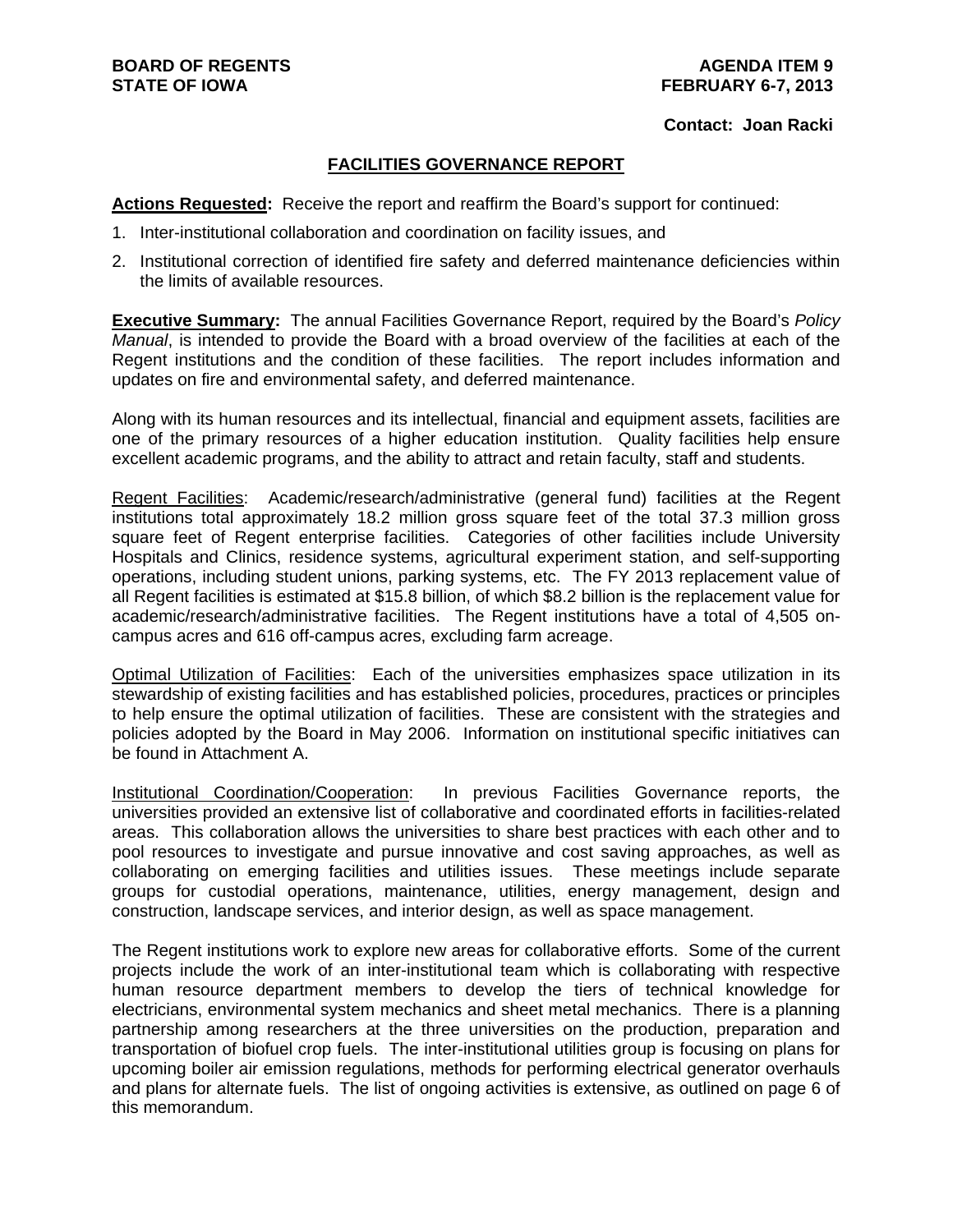#### **BOARD OF REGENTS AGENTS** AGENDA ITEM 9 **STATE OF IOWA** PAGE 2

Fire and Environmental Safety Deficiencies and Deferred Maintenance: Fire safety deficiencies (identified by the State Fire Marshal, other entities engaged in fire safety reviews, or institutional personnel) and deferred maintenance (repair or replacement of all, or a part of, an existing capital asset that was not repaired or replaced at the appropriate time because of a lack of funds) can be corrected as individual projects, incorporated into major renovations / rehabilitations, or eliminated through the demolition of structures. The Board's FY 2014 capital request, approved at its September 2012 meeting, includes \$75 million for individual projects to correct fire safety and deferred maintenance deficiencies, as well as renovation projects which would correct deficiencies.

The State Fire Marshal's Office and other external entities have identified fire safety deficiencies in general fund facilities which the institutions have estimated would cost \$13.1 million to correct; this amount is lower than the amount (\$14.6 million) reported for Fall 2011.

Identified, potentially life-threatening fire safety deficiencies are promptly addressed and corrected, or facilities are closed until they can be made safe. Other identified deficiencies are prioritized for correction. Progress in addressing fire safety issues will continue to be challenged by new safety standards, aging buildings, and changes in building usage.

For Fall 2012, the Regent institutions report a total of \$554.0 million in deferred maintenance in general fund facilities and utilities, excluding on-going renovation projects, FY 2013 planned projects, and the deferred maintenance to be corrected as components of major renovation projects previously authorized. This total compares to the \$552.8 million reported for Fall 2011; this is an increase of \$1.2 million (.2%), significantly less than a construction cost inflation factor of 4.0%. Further information is included in Attachment B.

**Report Organization:** The report includes the following attachments:

| Section                                                                                                | Page |
|--------------------------------------------------------------------------------------------------------|------|
| <b>Attachment A - Background</b>                                                                       | 3    |
| <b>Attachment B - Fire and Environmental Safety</b><br>and Deferred Maintenance                        | 7    |
| Table 1                                                                                                | 13   |
| Table 2                                                                                                | 14   |
| Attachment C - Strategies and Policies for<br><b>Optimal Utilization of Existing Campus Facilities</b> | 15   |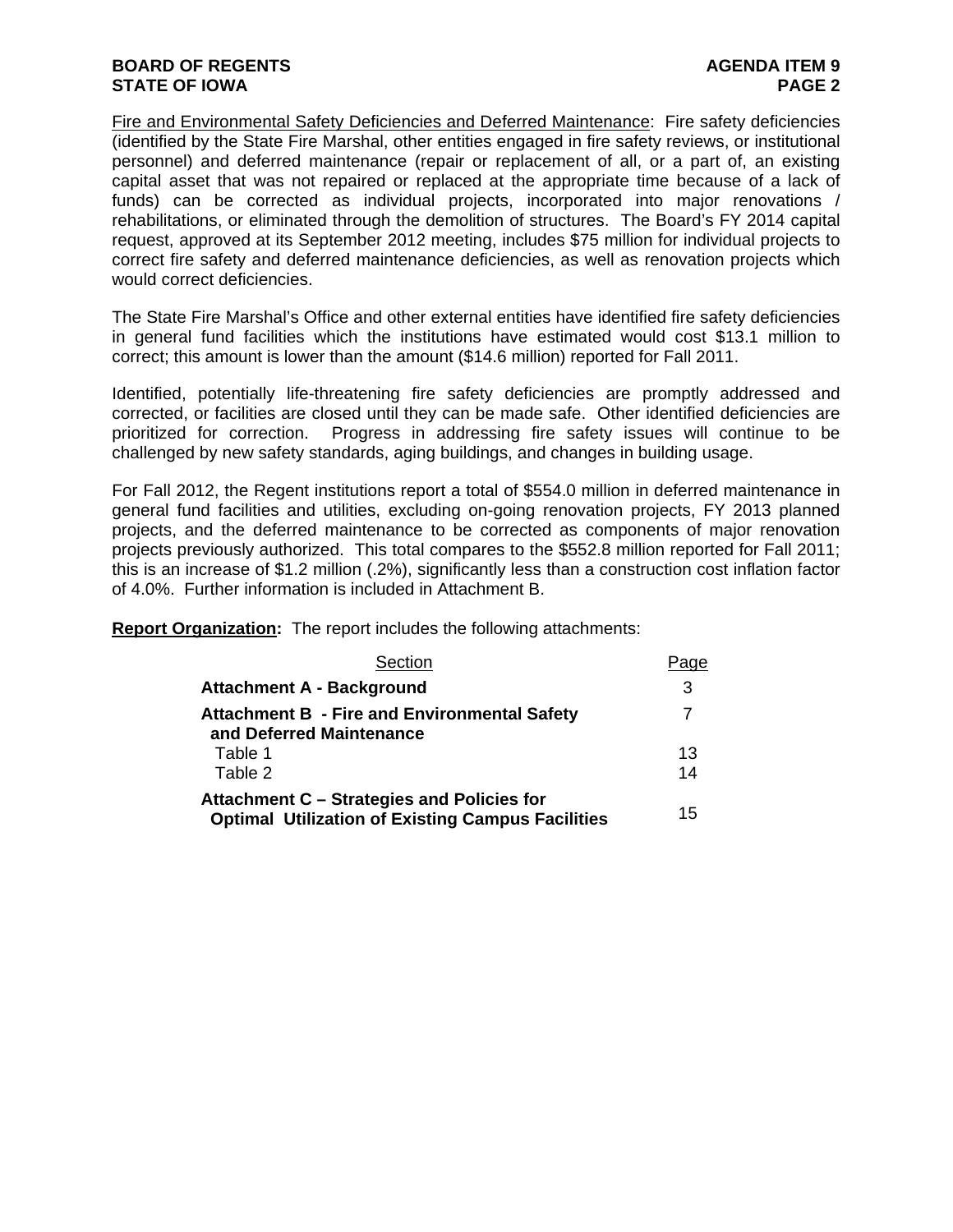#### **BACKGROUND**

**Campus Facilities:** Regent facilities total 37.3 million gross square feet (GSF); approximately 35.2 percent of the square footage was constructed during the period 1961-1980, as was approximately 33.6 percent of the 18.2 million GSF of academic/research/administrative space. (The newest of these facilities are more than 30 years of age.) This construction "boom" was similar to the "boom" found among other higher education institutions in the United States.

The age of facilities is one of the factors contributing to the amount of deferred maintenance and the presence of fire safety deficiencies. Renovation provides a means to modernize facilities to meet current needs, and to address deferred maintenance and fire safety deficiencies. The following table summarizes, by year of construction, the Regent institutional total gross square footage (GSF) and academic/research/administrative (including Oakdale) total GSF.

|           | <b>Regent Total Square</b><br>Footage |          | Academic/Research/<br><b>Administrative Square</b><br>Footage* |            |  |  |  |
|-----------|---------------------------------------|----------|----------------------------------------------------------------|------------|--|--|--|
| Years     | <b>GSF</b> of Intial                  | Percent  | <b>GSF</b> of Intial                                           | Percent of |  |  |  |
|           | Construction                          | of Total | Construction                                                   | Total      |  |  |  |
| Pre-1930  | 5,409,463                             | 14.51    | 3,588,056                                                      | 19.74      |  |  |  |
| 1931-1950 | 1,665,477                             | 4.47     | 905,807                                                        | 4.98       |  |  |  |
| 1951-1960 | 2,343,075                             | 6.28     | 868,968                                                        | 4.78       |  |  |  |
| 1961-1970 | 7,273,314                             | 19.51    | 2,737,970                                                      | 15.06      |  |  |  |
| 1971-1980 | 5,854,348                             | 15.70    | 3,369,335                                                      | 18.54      |  |  |  |
| 1981-1990 | 3,502,687                             | 9.40     | 1,624,279                                                      | 8.94       |  |  |  |
| 1991-2000 | 4,994,747                             | 13.40    | 2,094,195                                                      | 11.52      |  |  |  |
| 2001-2010 | 5,696,112                             | 15.28    | 2,692,622                                                      | 14.81      |  |  |  |
| 2011-2012 | 541,943                               | 1.45     | 296,849                                                        | 1.63       |  |  |  |
| Total     | 37,281,166                            | 100.00   | 18,178,081                                                     | 100.00     |  |  |  |

\*Includes Oakdale

The total square footage by institution, by function, is as follows:

|                   | SUI        | <b>ISU</b> | UNI       | ISD     | <b>IBSSS</b> | Total       |
|-------------------|------------|------------|-----------|---------|--------------|-------------|
| Acad/Res/Admin    | 8,318,554  | 6,656,337  | 2,630,183 | 381,500 | 191,507      | 18,178,081  |
| <b>IUIHC</b>      | 3,573,449  |            |           |         |              | 3,573,449   |
| <b>JAII Other</b> | 6,383,389  | 7,004,628  | 2,141,619 |         |              | 15,529,6361 |
| <b>Total</b>      | 18,275,392 | 13,660,965 | 4,771,802 | 381,500 | 191,507      | 37,281,166  |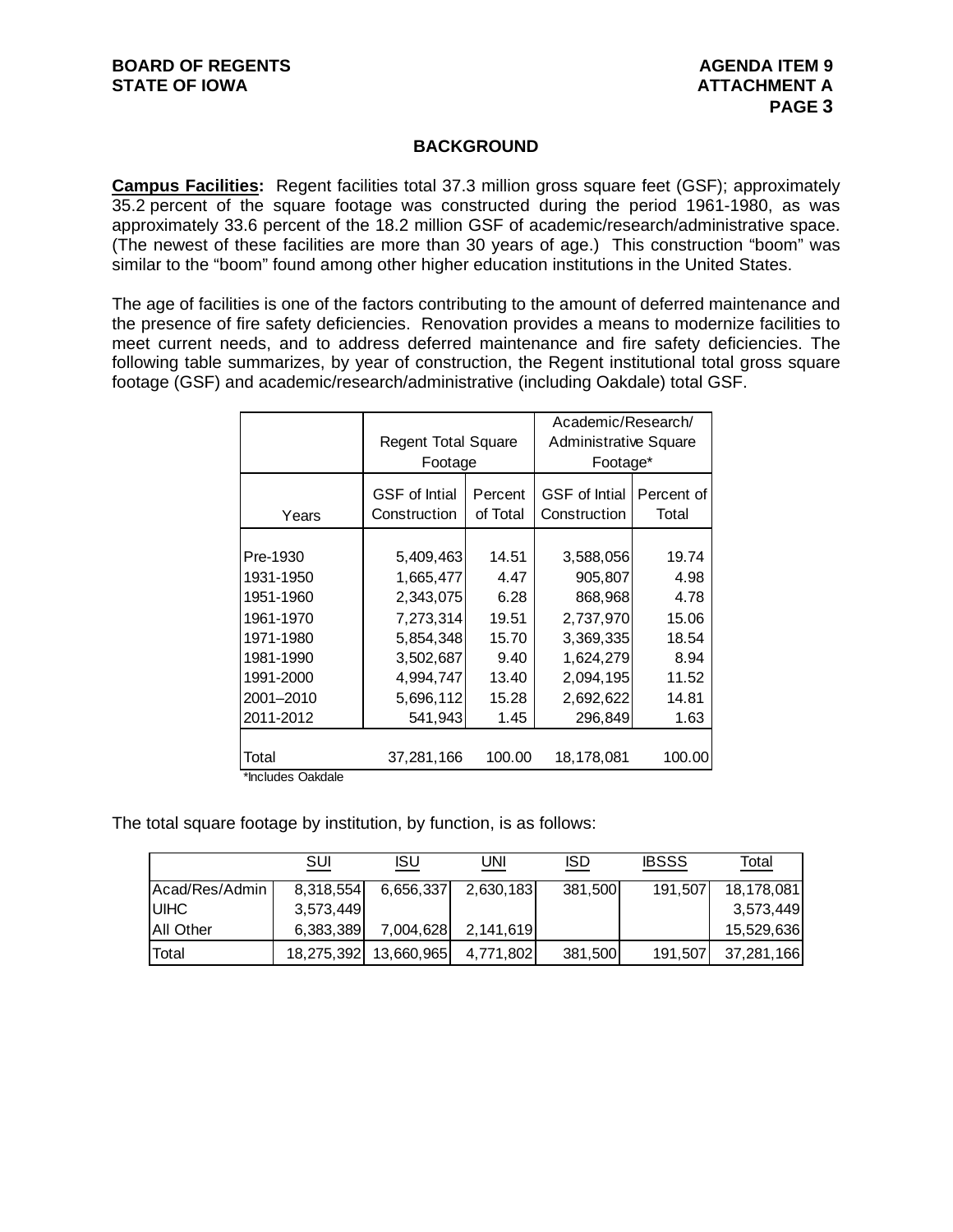### **BOARD OF REGENTS AGENTS** AGENDA ITEM 9 **STATE OF IOWA ATTACHMENT A**

**Capital Expenditures:** Since FY 2008, the Regent institutions have expended more than \$1.36 billion for capital projects with project costs exceeding \$250,000.

|            |         |            | Projects with Costs Exceeding \$250,000 - All Funds* |         | (\$ in millions) |         |         |         |         |         |
|------------|---------|------------|------------------------------------------------------|---------|------------------|---------|---------|---------|---------|---------|
|            | FY 2008 |            | FY 2009                                              |         | FY 2010          |         | FY 2011 |         | FY 2012 |         |
|            | #       |            | #                                                    |         | #                |         | #       |         | #       |         |
|            | Proj    | Exp        | Proj                                                 | Exp     | Proj             | Exp     | Proj    | Exp     | Proj    | Exp     |
| SUI        | 144     | 93.0<br>\$ | 167                                                  | \$162.1 | 194              | \$147.5 | 181     | \$160.7 | 198     | \$225.9 |
| <b>ISU</b> | 66      | 96.2       | 81                                                   | 104.1   | 65               | 103.0   | 89      | 89.9    | 105     | 79.1    |
| <b>UNI</b> | 22      | 24.9       | 28                                                   | 21.8    | 38               | 18.5    | 41      | 23.0    | 37      | 13.4    |
| Total      | 232     | \$214.1    | 276                                                  | \$288.0 | 297              | \$269.0 | 311     | \$273.6 | 340     | \$318.4 |

The following table compares institutional expenditures for FY 2008 – FY 2012.

\* As submitted by the institutions to the Board Office on capital project status reports.

The expenditures are from all sources of funds including capital appropriations; building renewal (repair) funds; institutional road funds; gifts and grants; income from treasurer's temporary investments; proceeds of academic building, dormitory, telecommunications, and other revenue bond issues; and university hospitals building usage funds and revenue bonds.

**Optimal Utilization of Facilities:** In May 2006**,** the Board adopted policies and procedures on the optimal utilization of facilities. These policies are included in Attachment C on page 15.

To balance and align current space requests with long-range goals, decisions about space at the University of Iowa are reviewed and coordinated with the Campus Master Plan. Facilities Management's Space Planning & Utilization unit works directly with the Office of the Provost, Office of the Vice President for Research, departmental executive officers and deans, and others on space allocations and assignments. The majority of day-to-day space needs are accommodated by reassigning existing space. However, as the University accelerates its building renewal efforts and with many temporary reassignments due to flood damage, there are challenges in identifying swing space for the temporary relocation of the occupants while space is renovated. The University uses the Space Information Management System, a webaccessible database, which provides one central and reliable record of campus space, including the University of Iowa Hospitals and Clinics. These data support the Facilities and Administrative cost survey that is used to negotiate the University's federal indirect cost recovery rate; it is also used to calculate operating costs, and building replacement values for insurance coverage.

Iowa State University reports that it has adopted policies, procedures and practices to provide for the optimal utilization of existing campus facilities; the primary responsibility for the effective and efficient use of space rests with the Facilities Planning and Management (FP&M) Space Management Office, with support from administration. The University's Policy Library states that space is a limited resource owned by the University and available for reallocation to support the University's mission. The University's approach emphasizes that the optimal use of space includes reallocation to meet the best use, remodeling when necessary to provide functionally appropriate facilities to meet program needs, and construction of new space if no other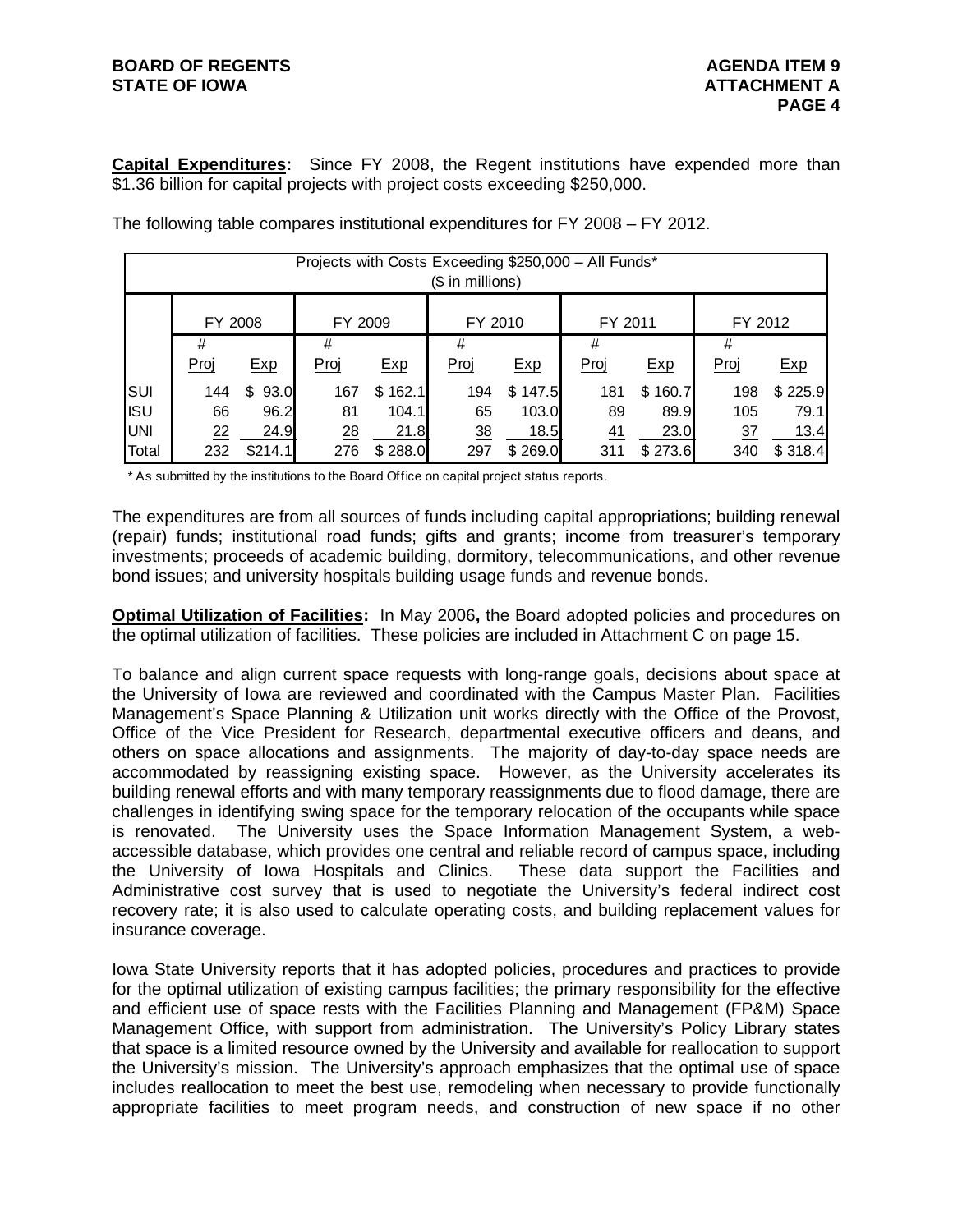alternative is acceptable or available. One of the elements of the University's new Resource Management Model of budgeting is that units pay the full operating costs of the space they occupy and use. The University reports that departments have become more engaged in the preliminary planning and design of capital projects, and in the impact of decisions made at these early stages on a project's life cycle costs.

The University of Northern Iowa has established principles and procedures stating that space on campus should be utilized for the maximum benefit of the entire University. All instructional space assignments are made by the Registrar's Office, which may assign University classrooms or laboratories to a specific college or department for priority use, while retaining the authority to schedule the space when not in use. The University's Facilities Planning Advisory Committee serves as the recommending body to the President's Cabinet regarding space assignment and utilization, and capital program development and related issues.

The Iowa School for the Deaf utilizes its space as effectively as possible. Portions of facilities that are no longer needed for School functions have been leased; the School reports that the relationships developed through these leases have been beneficial to all parties.

Prior to the storm of July 2011, the Iowa Braille School was continuing to improve the efficiency and productivity of services supported by the Vinton site, faculty and staff, including development of flexible and innovative services delivered in regional locations as needed. (To date all repairs / renovations have been completed with the exception of the replacement of the Old Main, Palmer and Rice Hall roofs and the Old Main  $3<sup>rd</sup>$  floor interior; the anticipated completion date for these projects is August 31, 2013.) AmeriCorps NCCC established its North Central Regional site at the School in June 2008; renovation projects were completed in 2010 to accommodate an increased number of corps members. AmeriCorps expanded its presence in January 2012 by 260 team leaders and corps members; the expansion is funded by FEMA. Annually, the site accommodates approximately 750 corps members and 24 administrative staff.

**Institutional Cooperation / Coordination:** lowa's public universities continue to work together and coordinate efforts related to facilities. This collaboration allows the universities to share best practices and to pool resources to investigate and pursue innovative and cost saving approaches. Regularly scheduled meetings are held for custodial operations, maintenance, utilities, energy management, design and construction (including collaboration on capital project procedures and contract document development to assure proper allocation of risk and incorporate best practices), landscape services, space management, workplace safety, and interior design personnel. Iowa State University Facilities Planning and Management is responsible for the administration of capital projects at the two special schools and provides technical consultation as needed. Iowa State University's Environmental Health and Safety Office continues to provide training and monitors compliance for asbestos, lead, chemical management and safety policies at the special schools. As an outcome of an inter-institutional workplace safety meeting held in 2010, an annual contractor safety conference co-hosted by the University of Iowa and Kirkwood Community College was developed; representatives of the other Regent universities attend.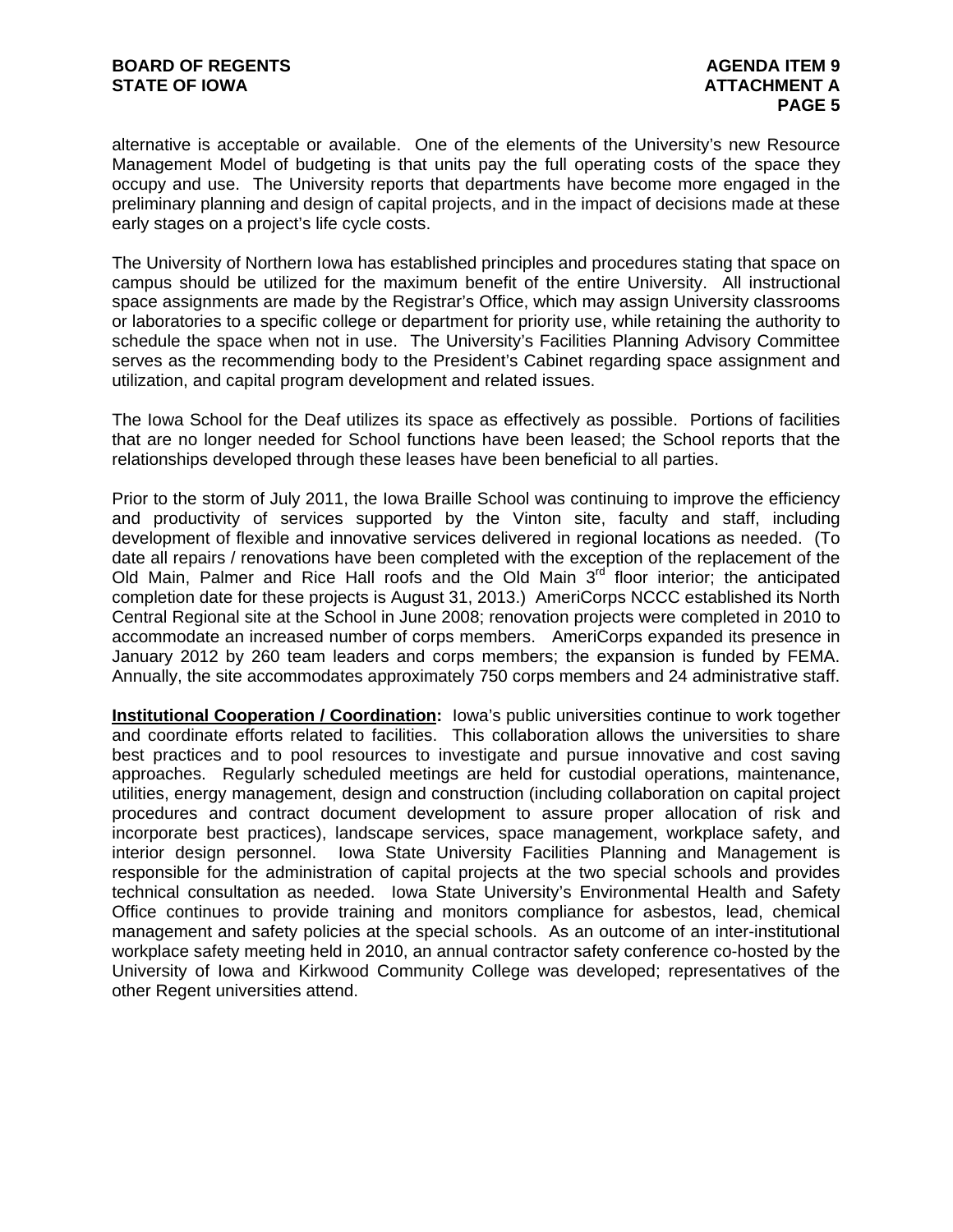Some of the collaborative and coordinated efforts highlighted in this year's institutional reports are:

- On-going collaborative monitoring of a common ash disposal site in Blackhawk County, with costs shared by the universities, enhancing consistency and cost efficiency in developing monitoring plans, paying for the monitoring wells and coordinating ground water testing.
- Sharing service contracts for environmental emissions testing, hazardous and universal waste disposal, electronic waste recycling, and boiler water treatment.
- Collaborating by the University of Northern Iowa and Iowa State University on a maintenance, repair and operations contract, with a company which has a broad inventory of equipment and maintenance supply items utilized by the facilities staff.
- Working together to address the impact and implement the National Fire Protection Agency Arc Flash requirements for safety in the workplace. (An arc flash, an explosive release of energy, takes place when a fault condition or short circuit occurs.) The potential exists for developing a single joint contract for personal protective equipment, arc flash clothing and high voltage tools.
- On-going monitoring of state licensure requirements for staff including electricians, plumbers, HVAC techs, fire alarm systems installers, elevator mechanics, etc. to assure applicability and compliance for all Regents institutions. Joint monitoring efforts minimize duplication of effort.
- Working in partnership by the University of Iowa and the University of Northern Iowa on a joint contract for selected green cleaning supplies and by all three universities for water treatment chemicals and on-site chemical related services.
- Teaming up by Iowa State University and University of Northern Iowa staffs on the implementation and processes associated with the FAMIS facilities management software and CentricProject project management collaboration software.
- Consulting on space standards for new capital projects: The University of Iowa and Iowa State University are members of the Higher Education Facility Management Association, along with other Big Ten institutions. The group collects and publishes benchmarking data from its members every two years.

Iowa's public universities and special schools also continue to expand cooperation and sharing arrangements with the public entities (cities, counties, school districts, conversation boards) in the municipalities in which they are located.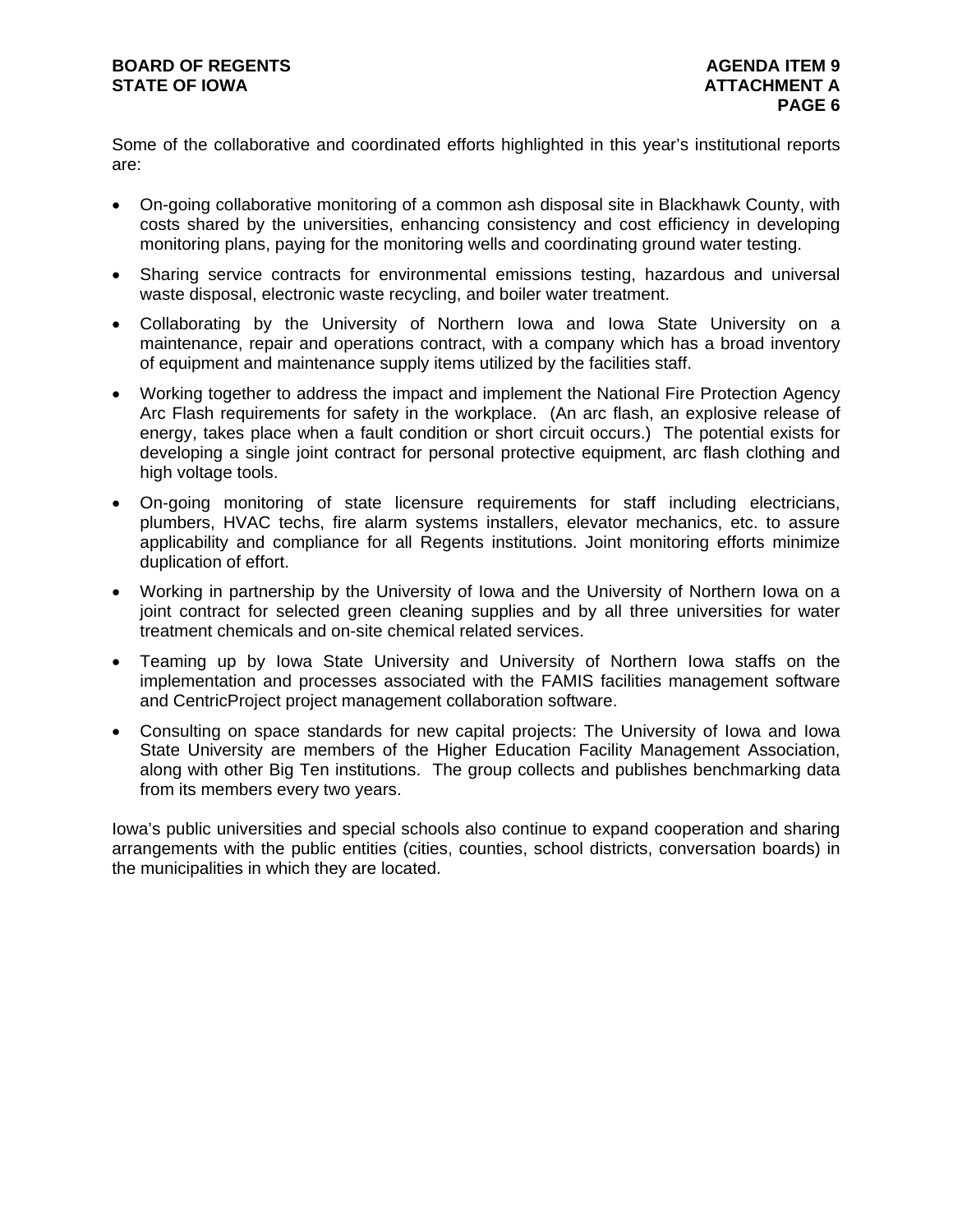### **FIRE AND ENVIRONMENTAL SAFETY AND DEFERRED MAINTENANCE**

#### **BACKGROUND**

**Fire and Environmental Safety:** Fire and environmental safety standards are established by several agencies, including the State Fire Marshal and federal and state governmental regulatory entities. The State Fire Marshal's Office or other external entities may identify deficiencies during campus inspections, or campus personnel may note the deficiencies.

Potentially life-threatening deficiencies are promptly addressed and corrected, or the facilities are closed until they can be made safe. Lesser risks are prioritized using multiple factors including hazard assessments and regulatory requirements. Corrective work is undertaken as funds are available, or the fire safety improvements may be accomplished as part of a renovation project. Each year, there are subtractions to the list as work is accomplished. Additions to the list can result from the altered use of a space, which changes the applicable building code requirements, or the new identification of a deficiency due to different interpretations of the code. Thus, the amount needed to correct the deficiencies does not necessarily decline by the amount that institutions have expended since the previous inspection.

The Regent institutions cooperate with the State Fire Marshal's Office in establishing fire safety priorities; each institution has a systematic method for determining the priority of fire safety improvements to be undertaken. Citations from the Office can be classified as (1) user [housekeeping or procedural items such as use of a doorstop to prop open a door], (2) maintenance [items that require no design and minimal expense, such as door repairs], or (3) other deficiencies [items for which the correction requires an outlay of funds beyond facility management maintenance funds; these items are prioritized].

Environmental safety deficiencies may be identified by campus personnel and regulatory entities. Environmental safety issues include asbestos, lead, underground storage tanks, spill prevention control and countermeasure plans, storm water pollution protection plans, polychlorinated biphenyls (PCBs), mercury, the Clean Air Act, and radioactive sites.

**Deferred Maintenance:** For a number of years, the institutions and Board Office have used the following common definition: Deferred maintenance is the repair or replacement of all, or a part of, an existing capital asset that was not repaired or replaced at the appropriate time because of a lack of funds.

Deferred maintenance is dependent upon time and is sometimes referred to as "capital renewal backlog." Replacement of a building or infrastructure system or component when it should be replaced is building renewal, not deferred maintenance. Deferred maintenance results from inaction on normal maintenance, including planned and preventive maintenance, and renewal and replacement projects.

Adequate funding of regular maintenance can significantly extend the useful lives of facilities and their components. Adequate funding of building renewal is also needed to replace building components.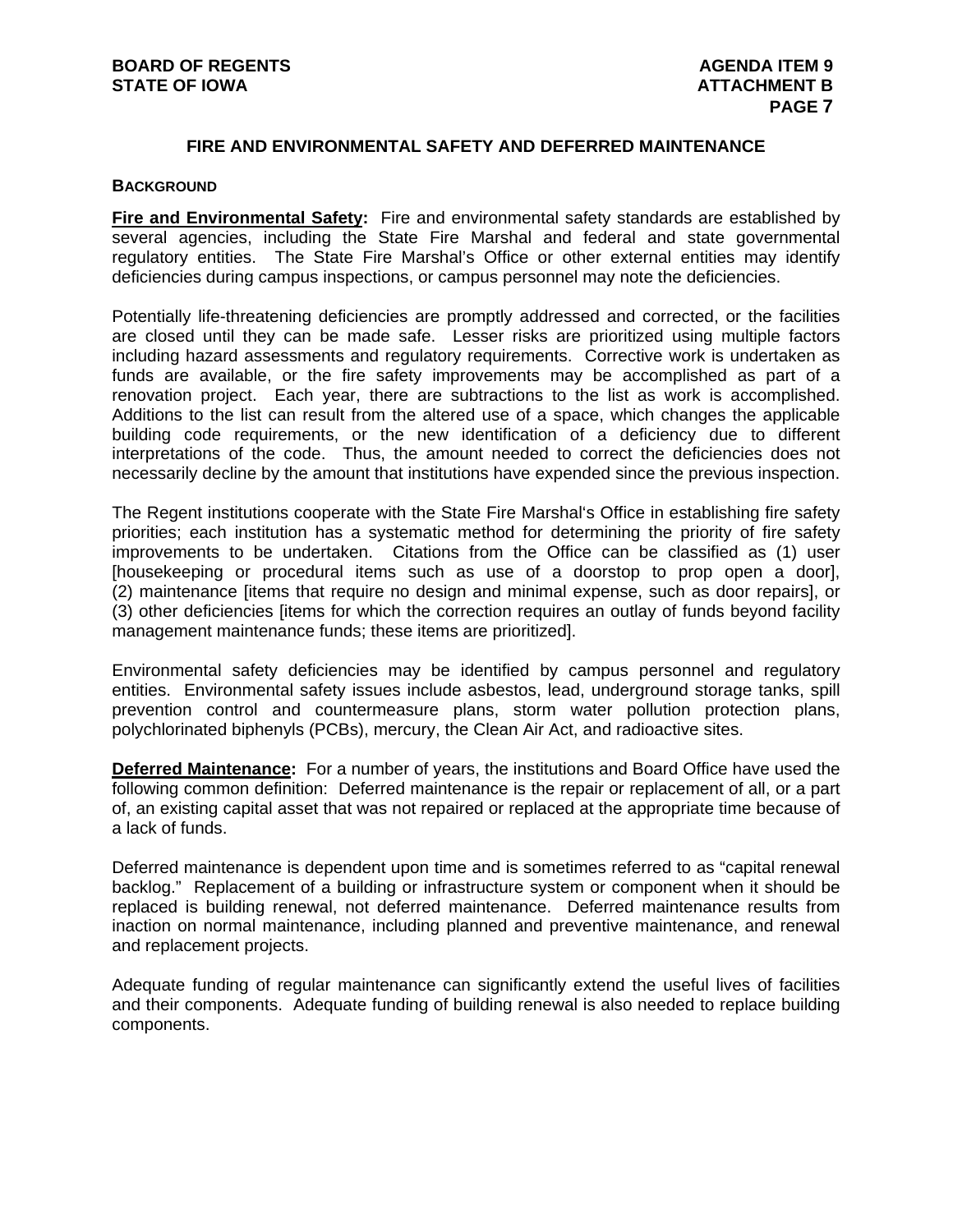Deferred maintenance in higher education is a national problem and is partially the result of building booms that occurred during the 1960s and 1970s. The facilities built at that time have aged and many of their component systems have reached the end of their design lives or have become obsolete. In a recent webinar conducted by the National Association of System Heads (NASH), Sightlines, a facility consulting firm, noted that based upon its data from 350 public and private campuses across the country, the amount of deferred maintenance was equivalent to \$90 / gross square foot. If the amount of deferred maintenance at the Regent institutions was the equivalent of that amount, it would total \$1.6 billion in general fund facilities; in fact the amount at the Regent institutions (\$554 million) is significantly less than this amount  $$ approximately one-third the amount.

**Funding Sources:** The Regent institutions have made major efforts to correct fire and environmental safety issues and deferred maintenance over the last several years and have received significant state assistance.

Major funding sources for fire safety and individual deferred maintenance projects (not including deferred maintenance items completed as part of renovations) completed from FY 1993 through FY 2012 at the universities and special schools include: general fund operating budgets (\$163.4 million), utility renewal and replacement funds (\$71.3 million), proceeds from academic building revenue bonds and capital appropriations (\$58.0 million), income from treasurer's temporary investments (\$26.4 million), and UIHC building usage funds (\$22.4 million).

#### **ANALYSIS**

The budget reductions of the last few years have led to an increase in deferred maintenance and hindered the institutions' capabilities to correct fire and environmental safety deficiencies. Maintenance cycles and preventative maintenance activities have been delayed or eliminated, placing buildings and occupants more at-risk for unanticipated building system outages. The inabilities to make needed repairs/replacement of roofs, exterior building envelopes, windows, plumbing and electrical systems can cause further damage to the facilities, thus increasing the cost of future repairs.

The amount budgeted for FY 2013 for building repair represents approximately 0.26% of the \$8.2 billion replacement value of the university and special school general educational facilities. According to national standards, this percentage should, at a minimum, be equal to 1% of the replacement value of the facilities to prevent their further deterioration.

**Fire and Environmental Safety:** As reflected in Table 1 on page 13, fire safety projects completed from FY 1993 (the first year in which data were collected) through FY 2012, totaled \$70.1 million in general fund facilities, including UIHC (an average of \$3.55 million per year). Projects planned for or continued in FY 2013 total \$2.8 million.

The institutions indicate that \$13.1 million are needed to correct fire safety deficiencies in general fund and UIHC facilities identified in past inspections by the State Fire Marshal and other external entities as shown on the following page.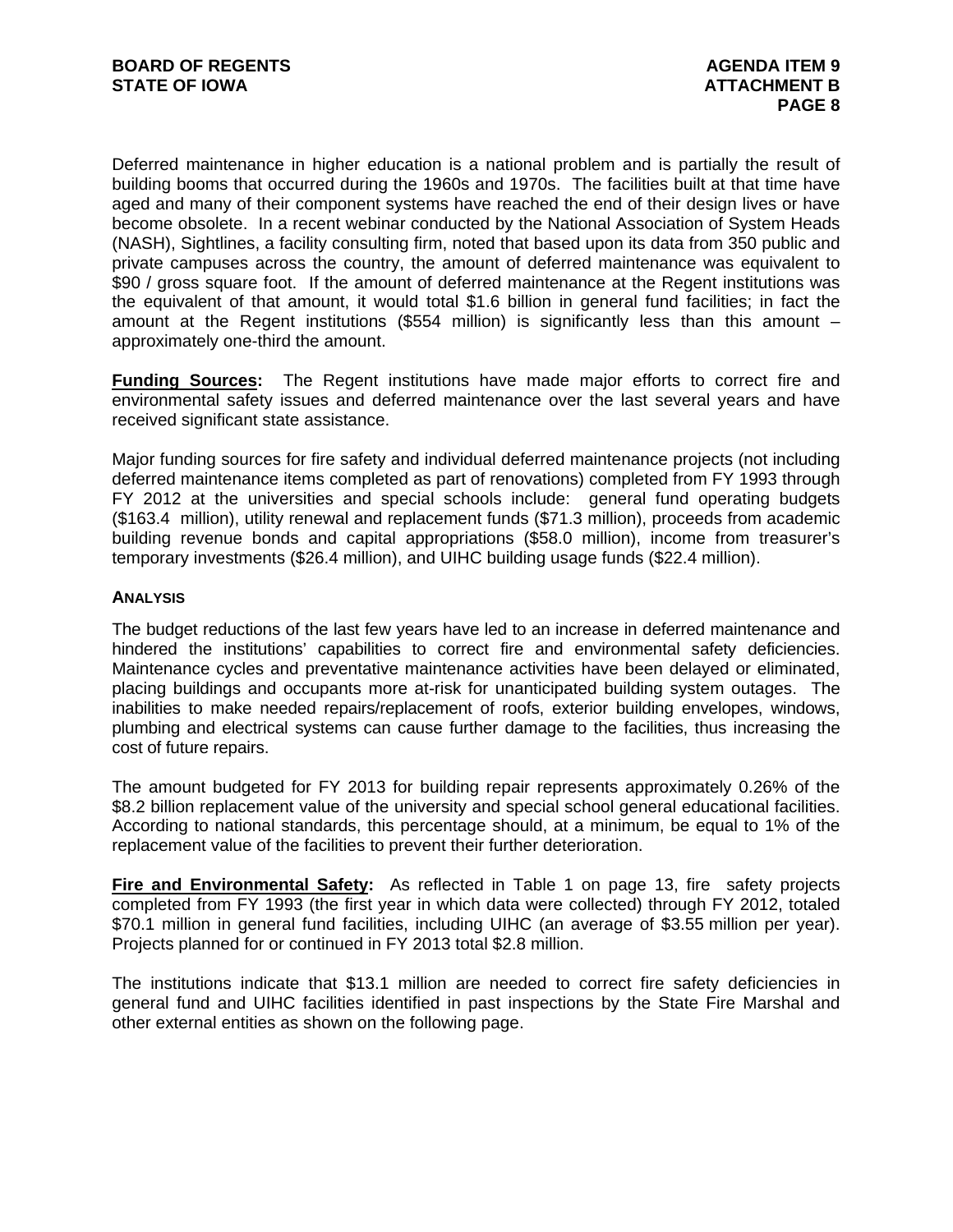#### FIRE SAFETY DEFICIENCIES Additional Funding Needed to Correct Fire Safety Deficiencies Identified by External Entities $1$ General Fund Facilities (\$ Thousands)

|                                                                       | <b>Fall 2012</b> |
|-----------------------------------------------------------------------|------------------|
|                                                                       | (FY 2013)        |
| SUI (includes Oakdale)                                                | \$<br>4,995.4    |
| <b>UIHC</b>                                                           |                  |
| ISU                                                                   | 7,598.6          |
| <b>UNI</b>                                                            | 423.3            |
| ISD                                                                   |                  |
| <b>IBSSS</b>                                                          | 55.0             |
| Total                                                                 | \$<br>13,072.3   |
| <sup>1</sup> Includes items identified by State Fire Marshal's Office |                  |
| and other external entities; excludes w ork in buildings              |                  |
| to be demolished, and for which waivers from the                      |                  |
| State Fire Marshal are to be requested.                               |                  |

The total amount reported is approximately \$1.57 million less than the amount reported last fall as the institutions addressed fire safety deficiencies previously identified within available resources. Progress in addressing the deficiencies has been made.

The 2011 General Assembly appropriated \$2 million for FY 2012 for immediate fire safety needs and for compliance with the Americans with Disabilities Act. The FY 2012 appropriation was allocated by the Board at its September 2011 meeting: http://www.regents.iowa.gov/Meetings/DocketMemos/11Memos/September2011/0911\_ITEM03 d.pdf. Funds not utilized by the special schools for storm damage recovery from the \$2 million appropriated for FY 2013 will be available for use for fire safety needs.

At the University of Iowa, significant progress towards a safer campus was achieved in FY 2012. Significant fire safety improvement projects were conducted in the following general fund facilities: Bowen Science Building, Main Library and North Hall. Facilities Management continued with its next round to network fire alarm systems in 13 additional buildings, making a total of 60 general fund buildings connected to the network. This system provides actual building floor plans, showing each fire alarm device, and will provide the University Police communications center with real time information on each linked building. The network can also allow the University Police to activate the building's severe weather alert and perform live voice announcements, if needed, for other types of campus emergencies.

Progress was also made at Iowa State University as corrections to deficiencies were undertaken in Curtiss and Sweeney Halls. It is important to note that the dollar amount for correction of deficiencies at the University represents a "worse-case scenario." The State Fire Marshal's Office has indicated, in its inspection reports, that self-closing devices on all doors leading to exits could be installed or the building sprinkled. The cost for sprinklers in 12 buildings to address fire corridor deficiencies cited in the 2011 inspection by the Fire Marshal's Office is included in the University's report; in previous reports, the University indicated that based upon current monies, it is likely that sprinklers would be installed only when a building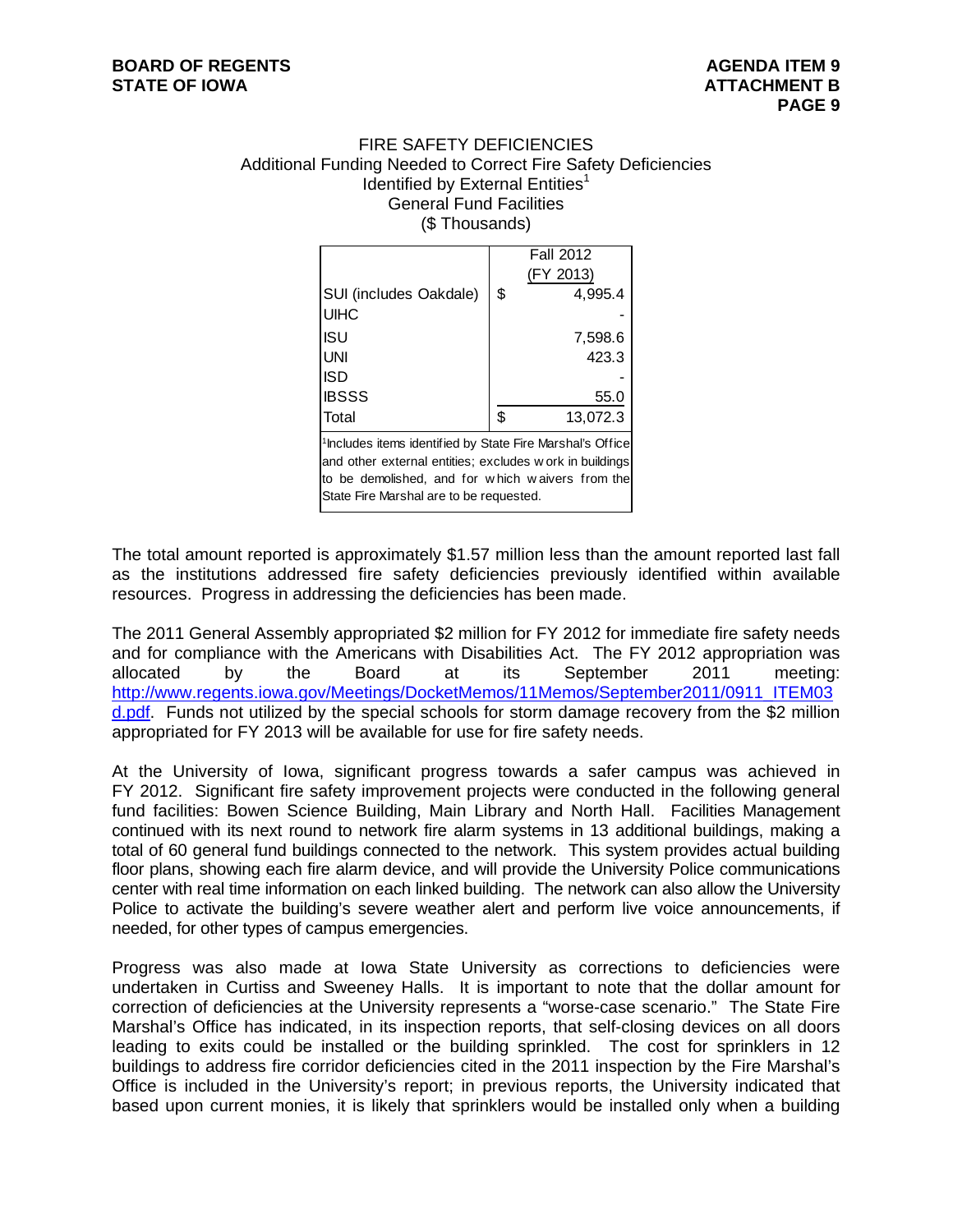undergoes significant renovation. In the buildings not scheduled for renovations, the University would install self-closing devices, as funding is identified.

At the University of Northern Iowa, fire safety deficiencies are being addressed as part of the renovation of Bartlett Hall, which is currently underway. The renovation of Sabin Hall, recently completed, also corrected the fire safety deficiencies.

During the past fiscal year, Iowa School for the Deaf completed the installation of interior, fire rated doors in the Girls' Dormitory and the Elementary Building.

A partial elevator upgrade was undertaken in FY 2012 in Old Main at the Iowa Braille School. The remainder of the elevator work is being accomplished in conjunction with the Old Main Storm Damage project.

The institutions report that they have developed the necessary plans to address campus environmental safety issues.

**Deferred Maintenance:** As shown in Table 2 on page 14, deferred maintenance totaling \$302.9 million (an average of \$15.1 million per year) from FY 1993 through FY 2012, was corrected in Regent general fund buildings and utilities, not including deferred maintenance corrected as part of renovations. Projects planned for or continued in FY 2013 total \$19.9 million. Major renovation projects which have corrected or will correct a significant amount of deferred maintenance are also included in Table 2.

The following table summarizes the deferred maintenance reported by the institutions. (Dollar amounts for projects planned to be undertaken in FY 2013 and the deferred maintenance components of ongoing and funded renovation projects are not included.)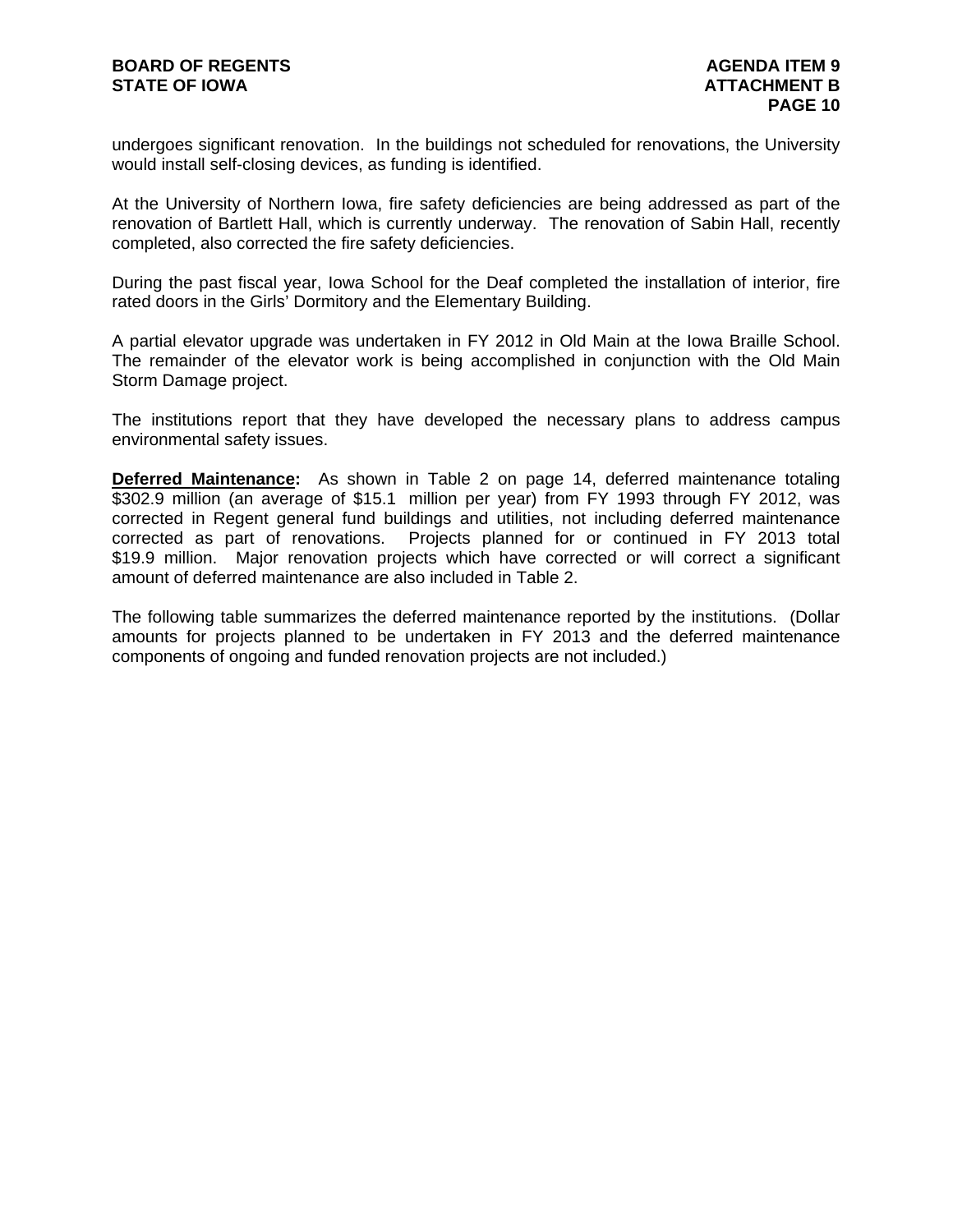## **Fall 20121 (\$ Thousands) General Fund Facilities and Utilities**

|                                                  | SUI <sup>3</sup> | ISU                          | UNI      | <b>ISD</b> | <b>IBSSS</b> | Total                                                       |
|--------------------------------------------------|------------------|------------------------------|----------|------------|--------------|-------------------------------------------------------------|
| <b>Individual Projects</b>                       |                  |                              |          |            |              |                                                             |
| Buildings <sup>2</sup>                           | \$116,595.4      | $$235,153.7$ $$23,279.3$ $$$ |          | 426.0      | S<br>1,065.6 | \$376,520.0                                                 |
| <b>Utilities</b>                                 | 42.697.6         | 10.699.5                     | 18.219.6 | 1,090.0    | 75.0         | 72,781.7                                                    |
| Subtotal                                         | \$159.293.0      |                              |          |            |              | $$245,853.2$ $$41,498.9$ $$1,516.0$ $$1,140.6$ $$449,301.7$ |
|                                                  |                  |                              |          |            |              |                                                             |
| Included within Five Vess Cenitel Dlan (EV 0044) |                  |                              | EV 2010) |            |              |                                                             |

| Included within Five Year Capital Plan (FY 2014 - FY 2018) |     |             |      |                                   |                          |      |         |    |         |             |
|------------------------------------------------------------|-----|-------------|------|-----------------------------------|--------------------------|------|---------|----|---------|-------------|
| Buildings <sup>2</sup>                                     |     |             |      | $$69,113.2$ \$16,869.0 \$18,705.3 |                          | - \$ | ۰       | \$ |         | \$104,687.5 |
| <b>Utilities</b>                                           |     |             |      |                                   | $\overline{\phantom{0}}$ |      | -       |    |         |             |
| Subtotal                                                   | \$. | 69.113.2    | - \$ |                                   | 16,869.0 \$ 18,705.3 \$  |      |         | S  |         | \$104,687.5 |
| <b>Grand Total</b>                                         |     |             |      |                                   |                          |      |         |    |         |             |
| <b>Buildings</b>                                           |     | \$185,708.6 |      | \$252,022.7                       | \$41,984.6               | -S   | 426.0   | S  | 1.065.6 | \$481,207.5 |
| <b>Utilities</b>                                           |     | 42.697.6    |      | 10,699.5                          | 18.219.6                 |      | 1,090.0 |    | 75.0    | 72.781.7    |
| Total                                                      |     | \$228,406.2 |      | $$262,722.2$ $$60,204.2$          |                          | \$   | 1,516.0 | \$ | 1,140.6 | \$553,989.2 |

 1Excludes dollar amounts for projects to be undertaken in FY 2013, those to be funded through previously authorized academic building revenue bonds, capital appropriations; and the deferred maintenance components of ongoing renovation renovation projects.

2Includes site w ork.

 Clapp for w hich the Board has approved the razing of the facilities. <sup>3</sup>Excludes deferred maintenance in the Art Building East (excluding original 1936 building) and Hancher / Voxman

The amount of deferred maintenance reported for Fall 2012 is \$1.2 million (0.2%) higher than the amount reported for Fall 2011; this increase is significantly less than the construction inflationary index of 4%. The total amount increased from \$552.8 million to \$554.0 million. The University of Iowa Hospitals and Clinics has not reported any deferred maintenance and indicates that it does not have any maintenance needs that meet the definition of deferred maintenance. Iowa State University reports an increase in the dollar amount needed to correct deferred maintenance (Fall 2011 to Fall 2012), while the other institutions report a decrease.

In exercising its facilities stewardship responsibilities, the University of Iowa relies on four basic strategies: 1) ongoing maintenance and operational care of existing facilities, 2) reinvestment in the renewal of long-term physical assets, 3) reduction of the backlog of deferred maintenance, and 4) decommissioning of obsolescent facilities or those with substantial deferred maintenance. The University uses a total cost of ownership decision-making framework for the consideration of various alternatives that may include renovation, improvement, or demolition of existing facilities.

The University of Iowa contracted in 2004 with ISES (a Stone Mountain, Georgia firm) to conduct a facilities assessment. To maintain current facilities condition information, the University contracted with ISES in 2009 to return the campus for another assessment of existing facilities. However, the de-appropriation of funds caused the University to suspend the facilities condition analysis during FY 2010. ISES completed its most recent inspection in 2012.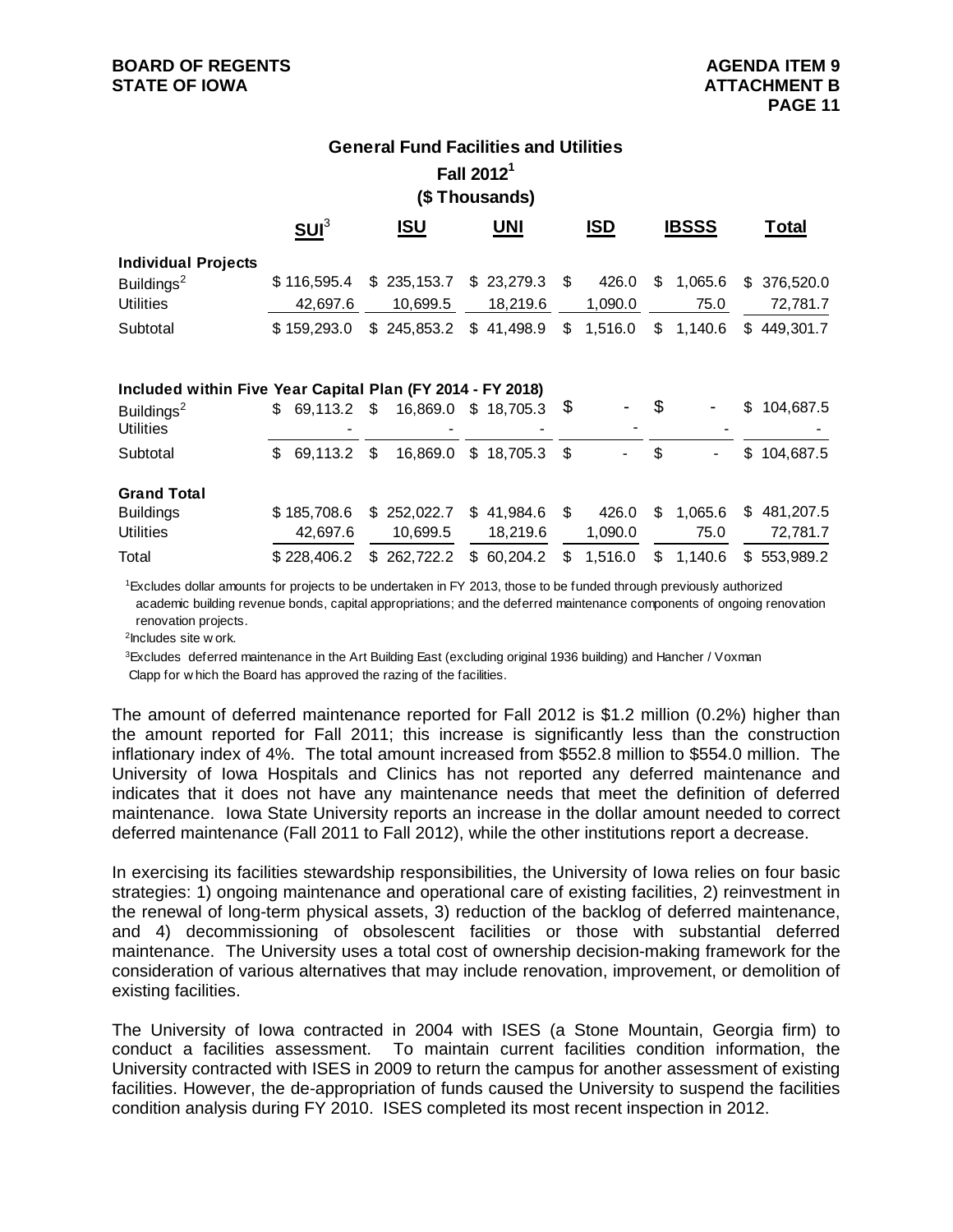Iowa State University reports that it has a comprehensive, systematic process for identifying its deferred maintenance needs. The methodology involves assessing all general fund buildings in eight different categories. The assessment takes into account the replacement value of the building, the value of the sub-systems within the building, the age of the building and its systems, and the condition of those systems. The process was expanded during FY 2005 to also include building specific assessments to create project estimates for repair and replacement of building system components, such as an air handler, exterior building entrance steps, etc.; the data are entered into the facilities management system. Facilities deferred maintenance priorities are combined with programmatic priorities to assure that funds are applied for maximum effectiveness, both for deferred maintenance and program needs.

In FY 2008, the deferred maintenance needs for each building at the University of Northern Iowa were updated from 2003 survey maintenance data, with input by custodial staff and maintenance personnel, and the buildings' occupants. Deferred maintenance was identified by category, i.e. roofs, interiors, etc. The University reports that it is currently updating its deferred maintenance information with a thorough review of each building. A significant reduction in the University's deferred maintenance is due to the closing of Malcolm Price Laboratory School and the approval by the Board to demolish most of the facility.

H:\BF\2013\feb13\0213\_ITEMXXiqacilitiesgovernance.doc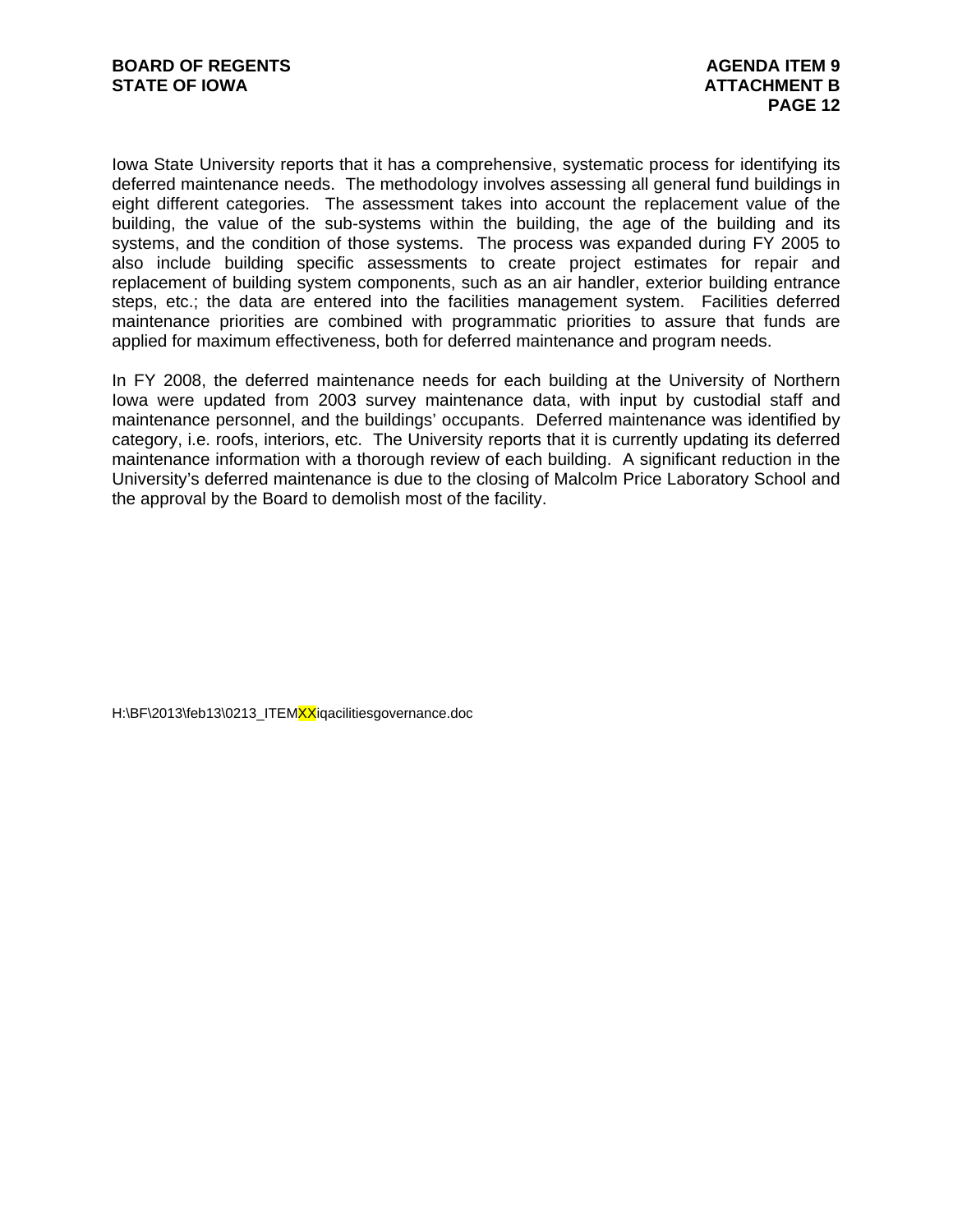| 2,763.8<br>6,856.9<br>4,788.5<br>23,129.6<br>72,853.5<br>2,132.3<br>3,948.6<br>3,632.5<br>2,796.9<br>3,832.0<br>3,943.2<br>2,672.6<br>4,968.7<br>4,185.0<br>72,853.5<br>26,224.8<br>10,038.4<br>1,815.3<br>4,751.2<br>4,110.4<br>3,903.3<br>2,758.2<br>3,427.4<br>70,089.7<br>3,681.7<br>2,271.7<br>2,616.7<br>3,398.1<br>4,451.1<br>2,608.1<br><b>Total</b><br>↔<br>↔<br>↮<br>↔<br>↮<br>↮<br>"SUI- Excludes UIHC, includes projects approved and funded for FY 93 - FY 03; for FY 1993 also includes projects completed with Academic Building Revenue Bonds, 1991. Includes fire safety improvements<br>***<br>1,995.6<br>6000<br>41.2<br>343.3<br>1,995.6<br>1,572.3<br>362.3<br>61.0<br>$\frac{84}{10}$<br>65.0<br>507.3<br>872.6<br>20.4<br>24.4<br>64.5<br>11.0<br>$\overline{8}$<br>$\ddot{ }$ :<br>4.7<br>1,931.1<br><b>BSSS</b><br>↮<br>↮<br>↮<br>↮<br>↮<br>↮<br>\$2,514.0<br>\$2,514.0<br>786.0<br>935.0<br>793.0<br>\$2,514.0<br>97.5<br>211.5<br>91.5<br>125.0<br>225.0<br>12.0<br>25.0<br>23.0<br>6.0<br>25.0<br>75.0<br>700.0<br>30.0<br>405.0<br>111.5<br>1.0<br>300.0<br>$\overline{\text{SD}}$<br>↮<br>↮<br>↮<br>2,330.5<br>2,330.5<br>83.6<br>63.8<br>77.5<br>8.2<br>26.3<br>25.0<br>25.0<br>30.0<br>36.0<br>185.8<br>1,041.9<br>174.8<br>826.0<br>286.5<br>13<br>447.3<br>62.5<br>126.3<br>12.2<br>64.3<br>80.2<br>80.2<br>88.0<br>204.3<br>2,144.7<br>551.3<br>52.7<br>킭<br>↮<br>↮<br>↮<br>↮<br>↮<br>↮<br>542.8<br>735.9<br>542.8<br>336.9<br>295.5<br>177.0<br>215.9<br>928.6<br>470.0<br>700.5<br>392.0<br>265.6<br>10,332.6<br>520.5<br>5,588.9<br>396.0<br>365.6<br>153.6<br>235.8<br>288.0<br>219.0<br>538.3<br>1,444.7<br>10,853.1<br>1,135.6<br>10,853.1<br>2,880.7<br>2,163.7<br>$\overline{\mathbf{S}}$<br>↮<br>↮<br>↮<br>↮<br>↮<br>↮<br>22,379.6<br>750.0<br>23,129.6<br>23,129.6<br>23,129.6<br>6194<br>55.0<br>380.0<br>1,880.8<br>1,377.0<br>915.9<br>2,103.0<br>2,058.6<br>650.0<br>507.3<br>619.2<br>1,552.3<br>2,335.0<br>350.0<br>1,145.2<br>2,071.7<br>676.4<br>1,760.1<br>1,322.7<br><b>UIHC</b><br>↮<br>↮<br>↮<br>↮<br>↮<br>↮<br>564.0<br>32,030.7<br>1,320.0<br>1,401.0<br>1,696.0<br>1,272.0<br>944.0<br>718.0<br>930.0<br>554.5<br>1,502.0<br>1,637.0<br>978.3<br>1,373.0<br>1,243.0<br>9,320.8<br>1,760.0<br>1,476.5<br>721.2<br>1,664.2<br>2,233.4<br>1,128.2<br>3,944.5<br>2,588.8<br>30,787.7<br>32,030.7<br>3,150.2<br>1,705.1<br>17,235.7<br>sur*<br>↮<br>↮<br>↮<br>↮<br>↮<br>↮<br>Does not include fire safety components of major renovation projects.<br><b>Nestments</b><br>Projects Planned for or Continued in FY 2013<br>සි<br>ncome from Treasurer's Temporary In<br>Jniversity Hospital Building Usage Fun<br>Building Renewal / General University<br>Academic Building Revenue Bonds<br>Special and Capital Appropriations<br>By Source of Funds:<br>Completed Projects:<br>Subtotal<br>Projects:<br>Total<br>FY 2006<br>$-Y 2010$<br>$-Y$ 2012<br>FY 1993<br>FY1995<br>$-4.1996$<br>$-4.1998$<br>$-4.1999$<br>FY 2000<br>FY 2003<br>FY 2005<br>$-Y 2008$<br>FY 2009<br>Total<br>$-4.1994$<br>-Y 1997<br>FY 2002<br>FY 2004<br>FY 2007<br>FY 2011<br>FY 2001<br>Other |  |  | <b>GENERAL FUND FACILITIES</b><br><b>FIRE SAFETY PROJECTS*</b><br>(\$Thousands) |  |  |  |  |  |
|-----------------------------------------------------------------------------------------------------------------------------------------------------------------------------------------------------------------------------------------------------------------------------------------------------------------------------------------------------------------------------------------------------------------------------------------------------------------------------------------------------------------------------------------------------------------------------------------------------------------------------------------------------------------------------------------------------------------------------------------------------------------------------------------------------------------------------------------------------------------------------------------------------------------------------------------------------------------------------------------------------------------------------------------------------------------------------------------------------------------------------------------------------------------------------------------------------------------------------------------------------------------------------------------------------------------------------------------------------------------------------------------------------------------------------------------------------------------------------------------------------------------------------------------------------------------------------------------------------------------------------------------------------------------------------------------------------------------------------------------------------------------------------------------------------------------------------------------------------------------------------------------------------------------------------------------------------------------------------------------------------------------------------------------------------------------------------------------------------------------------------------------------------------------------------------------------------------------------------------------------------------------------------------------------------------------------------------------------------------------------------------------------------------------------------------------------------------------------------------------------------------------------------------------------------------------------------------------------------------------------------------------------------------------------------------------------------------------------------------------------------------------------------------------------------------------------------------------------------------------------------------------------------------------------------------------------------------------------------------------------------------------------------------------------------------------------------------------------------------------------------------|--|--|---------------------------------------------------------------------------------|--|--|--|--|--|
|                                                                                                                                                                                                                                                                                                                                                                                                                                                                                                                                                                                                                                                                                                                                                                                                                                                                                                                                                                                                                                                                                                                                                                                                                                                                                                                                                                                                                                                                                                                                                                                                                                                                                                                                                                                                                                                                                                                                                                                                                                                                                                                                                                                                                                                                                                                                                                                                                                                                                                                                                                                                                                                                                                                                                                                                                                                                                                                                                                                                                                                                                                                                   |  |  |                                                                                 |  |  |  |  |  |
|                                                                                                                                                                                                                                                                                                                                                                                                                                                                                                                                                                                                                                                                                                                                                                                                                                                                                                                                                                                                                                                                                                                                                                                                                                                                                                                                                                                                                                                                                                                                                                                                                                                                                                                                                                                                                                                                                                                                                                                                                                                                                                                                                                                                                                                                                                                                                                                                                                                                                                                                                                                                                                                                                                                                                                                                                                                                                                                                                                                                                                                                                                                                   |  |  |                                                                                 |  |  |  |  |  |
|                                                                                                                                                                                                                                                                                                                                                                                                                                                                                                                                                                                                                                                                                                                                                                                                                                                                                                                                                                                                                                                                                                                                                                                                                                                                                                                                                                                                                                                                                                                                                                                                                                                                                                                                                                                                                                                                                                                                                                                                                                                                                                                                                                                                                                                                                                                                                                                                                                                                                                                                                                                                                                                                                                                                                                                                                                                                                                                                                                                                                                                                                                                                   |  |  |                                                                                 |  |  |  |  |  |
|                                                                                                                                                                                                                                                                                                                                                                                                                                                                                                                                                                                                                                                                                                                                                                                                                                                                                                                                                                                                                                                                                                                                                                                                                                                                                                                                                                                                                                                                                                                                                                                                                                                                                                                                                                                                                                                                                                                                                                                                                                                                                                                                                                                                                                                                                                                                                                                                                                                                                                                                                                                                                                                                                                                                                                                                                                                                                                                                                                                                                                                                                                                                   |  |  |                                                                                 |  |  |  |  |  |
|                                                                                                                                                                                                                                                                                                                                                                                                                                                                                                                                                                                                                                                                                                                                                                                                                                                                                                                                                                                                                                                                                                                                                                                                                                                                                                                                                                                                                                                                                                                                                                                                                                                                                                                                                                                                                                                                                                                                                                                                                                                                                                                                                                                                                                                                                                                                                                                                                                                                                                                                                                                                                                                                                                                                                                                                                                                                                                                                                                                                                                                                                                                                   |  |  |                                                                                 |  |  |  |  |  |
|                                                                                                                                                                                                                                                                                                                                                                                                                                                                                                                                                                                                                                                                                                                                                                                                                                                                                                                                                                                                                                                                                                                                                                                                                                                                                                                                                                                                                                                                                                                                                                                                                                                                                                                                                                                                                                                                                                                                                                                                                                                                                                                                                                                                                                                                                                                                                                                                                                                                                                                                                                                                                                                                                                                                                                                                                                                                                                                                                                                                                                                                                                                                   |  |  |                                                                                 |  |  |  |  |  |
|                                                                                                                                                                                                                                                                                                                                                                                                                                                                                                                                                                                                                                                                                                                                                                                                                                                                                                                                                                                                                                                                                                                                                                                                                                                                                                                                                                                                                                                                                                                                                                                                                                                                                                                                                                                                                                                                                                                                                                                                                                                                                                                                                                                                                                                                                                                                                                                                                                                                                                                                                                                                                                                                                                                                                                                                                                                                                                                                                                                                                                                                                                                                   |  |  |                                                                                 |  |  |  |  |  |
|                                                                                                                                                                                                                                                                                                                                                                                                                                                                                                                                                                                                                                                                                                                                                                                                                                                                                                                                                                                                                                                                                                                                                                                                                                                                                                                                                                                                                                                                                                                                                                                                                                                                                                                                                                                                                                                                                                                                                                                                                                                                                                                                                                                                                                                                                                                                                                                                                                                                                                                                                                                                                                                                                                                                                                                                                                                                                                                                                                                                                                                                                                                                   |  |  |                                                                                 |  |  |  |  |  |
|                                                                                                                                                                                                                                                                                                                                                                                                                                                                                                                                                                                                                                                                                                                                                                                                                                                                                                                                                                                                                                                                                                                                                                                                                                                                                                                                                                                                                                                                                                                                                                                                                                                                                                                                                                                                                                                                                                                                                                                                                                                                                                                                                                                                                                                                                                                                                                                                                                                                                                                                                                                                                                                                                                                                                                                                                                                                                                                                                                                                                                                                                                                                   |  |  |                                                                                 |  |  |  |  |  |
|                                                                                                                                                                                                                                                                                                                                                                                                                                                                                                                                                                                                                                                                                                                                                                                                                                                                                                                                                                                                                                                                                                                                                                                                                                                                                                                                                                                                                                                                                                                                                                                                                                                                                                                                                                                                                                                                                                                                                                                                                                                                                                                                                                                                                                                                                                                                                                                                                                                                                                                                                                                                                                                                                                                                                                                                                                                                                                                                                                                                                                                                                                                                   |  |  |                                                                                 |  |  |  |  |  |
|                                                                                                                                                                                                                                                                                                                                                                                                                                                                                                                                                                                                                                                                                                                                                                                                                                                                                                                                                                                                                                                                                                                                                                                                                                                                                                                                                                                                                                                                                                                                                                                                                                                                                                                                                                                                                                                                                                                                                                                                                                                                                                                                                                                                                                                                                                                                                                                                                                                                                                                                                                                                                                                                                                                                                                                                                                                                                                                                                                                                                                                                                                                                   |  |  |                                                                                 |  |  |  |  |  |
|                                                                                                                                                                                                                                                                                                                                                                                                                                                                                                                                                                                                                                                                                                                                                                                                                                                                                                                                                                                                                                                                                                                                                                                                                                                                                                                                                                                                                                                                                                                                                                                                                                                                                                                                                                                                                                                                                                                                                                                                                                                                                                                                                                                                                                                                                                                                                                                                                                                                                                                                                                                                                                                                                                                                                                                                                                                                                                                                                                                                                                                                                                                                   |  |  |                                                                                 |  |  |  |  |  |
|                                                                                                                                                                                                                                                                                                                                                                                                                                                                                                                                                                                                                                                                                                                                                                                                                                                                                                                                                                                                                                                                                                                                                                                                                                                                                                                                                                                                                                                                                                                                                                                                                                                                                                                                                                                                                                                                                                                                                                                                                                                                                                                                                                                                                                                                                                                                                                                                                                                                                                                                                                                                                                                                                                                                                                                                                                                                                                                                                                                                                                                                                                                                   |  |  |                                                                                 |  |  |  |  |  |
|                                                                                                                                                                                                                                                                                                                                                                                                                                                                                                                                                                                                                                                                                                                                                                                                                                                                                                                                                                                                                                                                                                                                                                                                                                                                                                                                                                                                                                                                                                                                                                                                                                                                                                                                                                                                                                                                                                                                                                                                                                                                                                                                                                                                                                                                                                                                                                                                                                                                                                                                                                                                                                                                                                                                                                                                                                                                                                                                                                                                                                                                                                                                   |  |  |                                                                                 |  |  |  |  |  |
|                                                                                                                                                                                                                                                                                                                                                                                                                                                                                                                                                                                                                                                                                                                                                                                                                                                                                                                                                                                                                                                                                                                                                                                                                                                                                                                                                                                                                                                                                                                                                                                                                                                                                                                                                                                                                                                                                                                                                                                                                                                                                                                                                                                                                                                                                                                                                                                                                                                                                                                                                                                                                                                                                                                                                                                                                                                                                                                                                                                                                                                                                                                                   |  |  |                                                                                 |  |  |  |  |  |
|                                                                                                                                                                                                                                                                                                                                                                                                                                                                                                                                                                                                                                                                                                                                                                                                                                                                                                                                                                                                                                                                                                                                                                                                                                                                                                                                                                                                                                                                                                                                                                                                                                                                                                                                                                                                                                                                                                                                                                                                                                                                                                                                                                                                                                                                                                                                                                                                                                                                                                                                                                                                                                                                                                                                                                                                                                                                                                                                                                                                                                                                                                                                   |  |  |                                                                                 |  |  |  |  |  |
|                                                                                                                                                                                                                                                                                                                                                                                                                                                                                                                                                                                                                                                                                                                                                                                                                                                                                                                                                                                                                                                                                                                                                                                                                                                                                                                                                                                                                                                                                                                                                                                                                                                                                                                                                                                                                                                                                                                                                                                                                                                                                                                                                                                                                                                                                                                                                                                                                                                                                                                                                                                                                                                                                                                                                                                                                                                                                                                                                                                                                                                                                                                                   |  |  |                                                                                 |  |  |  |  |  |
|                                                                                                                                                                                                                                                                                                                                                                                                                                                                                                                                                                                                                                                                                                                                                                                                                                                                                                                                                                                                                                                                                                                                                                                                                                                                                                                                                                                                                                                                                                                                                                                                                                                                                                                                                                                                                                                                                                                                                                                                                                                                                                                                                                                                                                                                                                                                                                                                                                                                                                                                                                                                                                                                                                                                                                                                                                                                                                                                                                                                                                                                                                                                   |  |  |                                                                                 |  |  |  |  |  |
|                                                                                                                                                                                                                                                                                                                                                                                                                                                                                                                                                                                                                                                                                                                                                                                                                                                                                                                                                                                                                                                                                                                                                                                                                                                                                                                                                                                                                                                                                                                                                                                                                                                                                                                                                                                                                                                                                                                                                                                                                                                                                                                                                                                                                                                                                                                                                                                                                                                                                                                                                                                                                                                                                                                                                                                                                                                                                                                                                                                                                                                                                                                                   |  |  |                                                                                 |  |  |  |  |  |
|                                                                                                                                                                                                                                                                                                                                                                                                                                                                                                                                                                                                                                                                                                                                                                                                                                                                                                                                                                                                                                                                                                                                                                                                                                                                                                                                                                                                                                                                                                                                                                                                                                                                                                                                                                                                                                                                                                                                                                                                                                                                                                                                                                                                                                                                                                                                                                                                                                                                                                                                                                                                                                                                                                                                                                                                                                                                                                                                                                                                                                                                                                                                   |  |  |                                                                                 |  |  |  |  |  |
|                                                                                                                                                                                                                                                                                                                                                                                                                                                                                                                                                                                                                                                                                                                                                                                                                                                                                                                                                                                                                                                                                                                                                                                                                                                                                                                                                                                                                                                                                                                                                                                                                                                                                                                                                                                                                                                                                                                                                                                                                                                                                                                                                                                                                                                                                                                                                                                                                                                                                                                                                                                                                                                                                                                                                                                                                                                                                                                                                                                                                                                                                                                                   |  |  |                                                                                 |  |  |  |  |  |
|                                                                                                                                                                                                                                                                                                                                                                                                                                                                                                                                                                                                                                                                                                                                                                                                                                                                                                                                                                                                                                                                                                                                                                                                                                                                                                                                                                                                                                                                                                                                                                                                                                                                                                                                                                                                                                                                                                                                                                                                                                                                                                                                                                                                                                                                                                                                                                                                                                                                                                                                                                                                                                                                                                                                                                                                                                                                                                                                                                                                                                                                                                                                   |  |  |                                                                                 |  |  |  |  |  |
|                                                                                                                                                                                                                                                                                                                                                                                                                                                                                                                                                                                                                                                                                                                                                                                                                                                                                                                                                                                                                                                                                                                                                                                                                                                                                                                                                                                                                                                                                                                                                                                                                                                                                                                                                                                                                                                                                                                                                                                                                                                                                                                                                                                                                                                                                                                                                                                                                                                                                                                                                                                                                                                                                                                                                                                                                                                                                                                                                                                                                                                                                                                                   |  |  |                                                                                 |  |  |  |  |  |
|                                                                                                                                                                                                                                                                                                                                                                                                                                                                                                                                                                                                                                                                                                                                                                                                                                                                                                                                                                                                                                                                                                                                                                                                                                                                                                                                                                                                                                                                                                                                                                                                                                                                                                                                                                                                                                                                                                                                                                                                                                                                                                                                                                                                                                                                                                                                                                                                                                                                                                                                                                                                                                                                                                                                                                                                                                                                                                                                                                                                                                                                                                                                   |  |  |                                                                                 |  |  |  |  |  |
|                                                                                                                                                                                                                                                                                                                                                                                                                                                                                                                                                                                                                                                                                                                                                                                                                                                                                                                                                                                                                                                                                                                                                                                                                                                                                                                                                                                                                                                                                                                                                                                                                                                                                                                                                                                                                                                                                                                                                                                                                                                                                                                                                                                                                                                                                                                                                                                                                                                                                                                                                                                                                                                                                                                                                                                                                                                                                                                                                                                                                                                                                                                                   |  |  |                                                                                 |  |  |  |  |  |
|                                                                                                                                                                                                                                                                                                                                                                                                                                                                                                                                                                                                                                                                                                                                                                                                                                                                                                                                                                                                                                                                                                                                                                                                                                                                                                                                                                                                                                                                                                                                                                                                                                                                                                                                                                                                                                                                                                                                                                                                                                                                                                                                                                                                                                                                                                                                                                                                                                                                                                                                                                                                                                                                                                                                                                                                                                                                                                                                                                                                                                                                                                                                   |  |  |                                                                                 |  |  |  |  |  |
|                                                                                                                                                                                                                                                                                                                                                                                                                                                                                                                                                                                                                                                                                                                                                                                                                                                                                                                                                                                                                                                                                                                                                                                                                                                                                                                                                                                                                                                                                                                                                                                                                                                                                                                                                                                                                                                                                                                                                                                                                                                                                                                                                                                                                                                                                                                                                                                                                                                                                                                                                                                                                                                                                                                                                                                                                                                                                                                                                                                                                                                                                                                                   |  |  |                                                                                 |  |  |  |  |  |
|                                                                                                                                                                                                                                                                                                                                                                                                                                                                                                                                                                                                                                                                                                                                                                                                                                                                                                                                                                                                                                                                                                                                                                                                                                                                                                                                                                                                                                                                                                                                                                                                                                                                                                                                                                                                                                                                                                                                                                                                                                                                                                                                                                                                                                                                                                                                                                                                                                                                                                                                                                                                                                                                                                                                                                                                                                                                                                                                                                                                                                                                                                                                   |  |  |                                                                                 |  |  |  |  |  |
|                                                                                                                                                                                                                                                                                                                                                                                                                                                                                                                                                                                                                                                                                                                                                                                                                                                                                                                                                                                                                                                                                                                                                                                                                                                                                                                                                                                                                                                                                                                                                                                                                                                                                                                                                                                                                                                                                                                                                                                                                                                                                                                                                                                                                                                                                                                                                                                                                                                                                                                                                                                                                                                                                                                                                                                                                                                                                                                                                                                                                                                                                                                                   |  |  |                                                                                 |  |  |  |  |  |
|                                                                                                                                                                                                                                                                                                                                                                                                                                                                                                                                                                                                                                                                                                                                                                                                                                                                                                                                                                                                                                                                                                                                                                                                                                                                                                                                                                                                                                                                                                                                                                                                                                                                                                                                                                                                                                                                                                                                                                                                                                                                                                                                                                                                                                                                                                                                                                                                                                                                                                                                                                                                                                                                                                                                                                                                                                                                                                                                                                                                                                                                                                                                   |  |  |                                                                                 |  |  |  |  |  |
|                                                                                                                                                                                                                                                                                                                                                                                                                                                                                                                                                                                                                                                                                                                                                                                                                                                                                                                                                                                                                                                                                                                                                                                                                                                                                                                                                                                                                                                                                                                                                                                                                                                                                                                                                                                                                                                                                                                                                                                                                                                                                                                                                                                                                                                                                                                                                                                                                                                                                                                                                                                                                                                                                                                                                                                                                                                                                                                                                                                                                                                                                                                                   |  |  |                                                                                 |  |  |  |  |  |
|                                                                                                                                                                                                                                                                                                                                                                                                                                                                                                                                                                                                                                                                                                                                                                                                                                                                                                                                                                                                                                                                                                                                                                                                                                                                                                                                                                                                                                                                                                                                                                                                                                                                                                                                                                                                                                                                                                                                                                                                                                                                                                                                                                                                                                                                                                                                                                                                                                                                                                                                                                                                                                                                                                                                                                                                                                                                                                                                                                                                                                                                                                                                   |  |  |                                                                                 |  |  |  |  |  |
|                                                                                                                                                                                                                                                                                                                                                                                                                                                                                                                                                                                                                                                                                                                                                                                                                                                                                                                                                                                                                                                                                                                                                                                                                                                                                                                                                                                                                                                                                                                                                                                                                                                                                                                                                                                                                                                                                                                                                                                                                                                                                                                                                                                                                                                                                                                                                                                                                                                                                                                                                                                                                                                                                                                                                                                                                                                                                                                                                                                                                                                                                                                                   |  |  |                                                                                 |  |  |  |  |  |
|                                                                                                                                                                                                                                                                                                                                                                                                                                                                                                                                                                                                                                                                                                                                                                                                                                                                                                                                                                                                                                                                                                                                                                                                                                                                                                                                                                                                                                                                                                                                                                                                                                                                                                                                                                                                                                                                                                                                                                                                                                                                                                                                                                                                                                                                                                                                                                                                                                                                                                                                                                                                                                                                                                                                                                                                                                                                                                                                                                                                                                                                                                                                   |  |  |                                                                                 |  |  |  |  |  |
|                                                                                                                                                                                                                                                                                                                                                                                                                                                                                                                                                                                                                                                                                                                                                                                                                                                                                                                                                                                                                                                                                                                                                                                                                                                                                                                                                                                                                                                                                                                                                                                                                                                                                                                                                                                                                                                                                                                                                                                                                                                                                                                                                                                                                                                                                                                                                                                                                                                                                                                                                                                                                                                                                                                                                                                                                                                                                                                                                                                                                                                                                                                                   |  |  |                                                                                 |  |  |  |  |  |
|                                                                                                                                                                                                                                                                                                                                                                                                                                                                                                                                                                                                                                                                                                                                                                                                                                                                                                                                                                                                                                                                                                                                                                                                                                                                                                                                                                                                                                                                                                                                                                                                                                                                                                                                                                                                                                                                                                                                                                                                                                                                                                                                                                                                                                                                                                                                                                                                                                                                                                                                                                                                                                                                                                                                                                                                                                                                                                                                                                                                                                                                                                                                   |  |  |                                                                                 |  |  |  |  |  |

\*\*\*Includes fire safety components of renovation projects.

# **BOARD OF REGENTS AGENDA ITEM 9**

**TABLE 1 BOARD OF REGENTS, STATE OF IOWA**

TABLE1

**BOARD OF REGENTS, STATE OF IOWA<br>FIRE SAFETY PROJECTS\***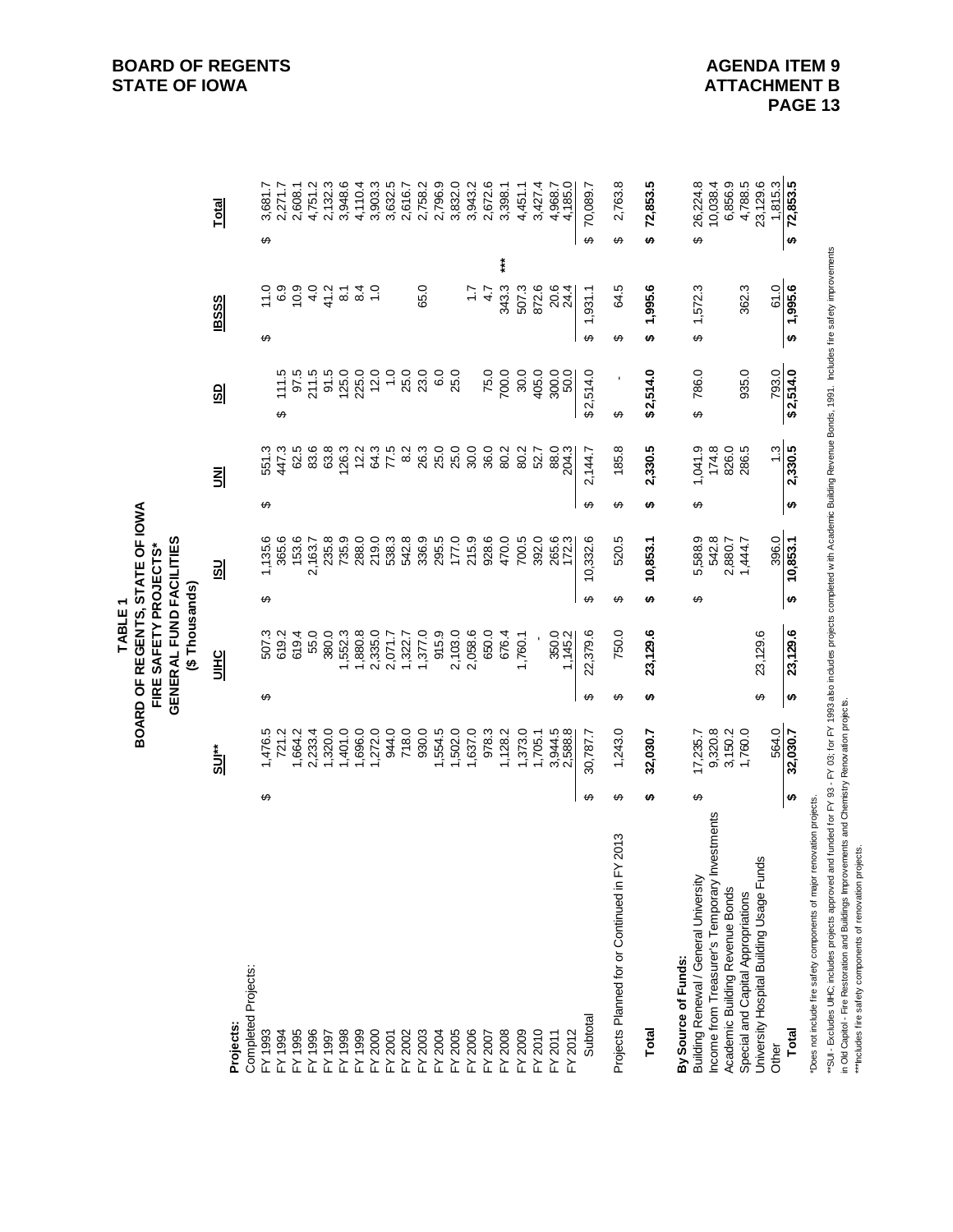| 195.0<br>217.5<br>45.0<br>543.5<br>148.0<br>173.0<br>282.5<br>470.0<br>758.0<br>485.0<br>660.0<br>165.0<br>596.3<br>625.0<br>1,040.0<br>160.0<br>250.0<br>250.0<br>900.0<br>8,096.9<br>133.1<br><b>GD</b><br>↮<br>↮<br>1,400.0<br>964.8<br>1,710.0<br>910.2<br>3,022.6<br>2,757.9<br>1,459.6<br>2,581.3<br>3,442.6<br>439.4<br>761.5<br>2,798.2<br>39,523.3<br>1,593.4<br>1,703.1<br>3,435.2<br>3,859.1<br>,891.3<br>2,256.7<br>1,677.7<br>858.7<br>$\overline{5}$<br>↔<br>↮<br>3,498.9<br>3,936.0<br>3,492.2<br>2,463.9<br>4,194.8<br>4,187.5<br>2,764.8<br>4,966.3<br>88,483.9<br>970.2<br>7,805.3<br>6,944.4<br>2,953.8<br>3,495.3<br>5,522.2<br>6,104.2<br>5,253.1<br>10,521.7<br>2,422.3<br>5,105.9<br>1,881.1<br>SU<br>↮<br>↔<br>$*$<br>$\stackrel{*}{*}$<br>$\stackrel{*}{*}$<br>$*$<br>12,464.0<br>15,780.6<br>9,695.8<br>12,434.8<br>7,377.6<br>7,154.0<br>9,847.2<br>2,598.9<br>6,591.9<br>6,571.3<br>3,262.6<br>3,053.0<br>2,928.8<br>6,375.4<br>3,798.2<br>19,046.3<br>61,237.4<br>2,881.6<br>6,648.2<br>4,922.1<br>17,805.1<br>SШ<br>↮<br>မာ<br>Deferred Maintenance Projects:<br>Completed Projects:*<br>Subtotal<br>2012<br>FY 1995<br>2005<br>2006<br>FY 2008<br>FY 2009<br>2010<br>FY 1994<br>FY 1996<br>FY 1998<br>FY 1999<br>FY 2000<br>2002<br>FY 2003<br>2004<br>2007<br>2011<br>FY 1993<br>FY 1997<br>2001<br><br>ሕ<br>≿<br>≿<br>≿<br>.<br>ک<br>≿<br>≿<br>≿<br>と | ↔<br>$\Theta$         | ↮<br>$\Theta$<br>$\Theta$<br>24.8<br>207.8<br>95.6<br>172.5<br>36.8<br>69.3<br>56.0<br>53.0<br>23.8<br>320.5<br>967.9<br>335.9<br>2.5<br>75.9<br>1,159.8<br>605.3<br>542.4<br>595.1<br>49.1<br>16.1<br>171.1<br>506.1<br><b>BSSS</b><br>ιó | 8,681.0<br>21,352.6<br>9,216.6<br>14,603.3<br>16,477.8<br>8,701.8<br>10,363.0<br>17,109.8<br>12,755.3<br>17,026.9<br>19,620.8<br>6,841.7<br>11,295.2<br>10,325.2<br>17,228.2<br>17,359.2<br>33,181.2<br>15,051.5<br>12,246.1<br>23,446.7<br>Total |
|----------------------------------------------------------------------------------------------------------------------------------------------------------------------------------------------------------------------------------------------------------------------------------------------------------------------------------------------------------------------------------------------------------------------------------------------------------------------------------------------------------------------------------------------------------------------------------------------------------------------------------------------------------------------------------------------------------------------------------------------------------------------------------------------------------------------------------------------------------------------------------------------------------------------------------------------------------------------------------------------------------------------------------------------------------------------------------------------------------------------------------------------------------------------------------------------------------------------------------------------------------------------------------------------------------------------------------------------------------------------------------------|-----------------------|--------------------------------------------------------------------------------------------------------------------------------------------------------------------------------------------------------------------------------------------|---------------------------------------------------------------------------------------------------------------------------------------------------------------------------------------------------------------------------------------------------|
|                                                                                                                                                                                                                                                                                                                                                                                                                                                                                                                                                                                                                                                                                                                                                                                                                                                                                                                                                                                                                                                                                                                                                                                                                                                                                                                                                                                        |                       |                                                                                                                                                                                                                                            |                                                                                                                                                                                                                                                   |
|                                                                                                                                                                                                                                                                                                                                                                                                                                                                                                                                                                                                                                                                                                                                                                                                                                                                                                                                                                                                                                                                                                                                                                                                                                                                                                                                                                                        |                       |                                                                                                                                                                                                                                            |                                                                                                                                                                                                                                                   |
|                                                                                                                                                                                                                                                                                                                                                                                                                                                                                                                                                                                                                                                                                                                                                                                                                                                                                                                                                                                                                                                                                                                                                                                                                                                                                                                                                                                        |                       |                                                                                                                                                                                                                                            |                                                                                                                                                                                                                                                   |
|                                                                                                                                                                                                                                                                                                                                                                                                                                                                                                                                                                                                                                                                                                                                                                                                                                                                                                                                                                                                                                                                                                                                                                                                                                                                                                                                                                                        |                       |                                                                                                                                                                                                                                            |                                                                                                                                                                                                                                                   |
|                                                                                                                                                                                                                                                                                                                                                                                                                                                                                                                                                                                                                                                                                                                                                                                                                                                                                                                                                                                                                                                                                                                                                                                                                                                                                                                                                                                        |                       |                                                                                                                                                                                                                                            |                                                                                                                                                                                                                                                   |
|                                                                                                                                                                                                                                                                                                                                                                                                                                                                                                                                                                                                                                                                                                                                                                                                                                                                                                                                                                                                                                                                                                                                                                                                                                                                                                                                                                                        |                       |                                                                                                                                                                                                                                            |                                                                                                                                                                                                                                                   |
|                                                                                                                                                                                                                                                                                                                                                                                                                                                                                                                                                                                                                                                                                                                                                                                                                                                                                                                                                                                                                                                                                                                                                                                                                                                                                                                                                                                        |                       |                                                                                                                                                                                                                                            |                                                                                                                                                                                                                                                   |
|                                                                                                                                                                                                                                                                                                                                                                                                                                                                                                                                                                                                                                                                                                                                                                                                                                                                                                                                                                                                                                                                                                                                                                                                                                                                                                                                                                                        |                       |                                                                                                                                                                                                                                            |                                                                                                                                                                                                                                                   |
|                                                                                                                                                                                                                                                                                                                                                                                                                                                                                                                                                                                                                                                                                                                                                                                                                                                                                                                                                                                                                                                                                                                                                                                                                                                                                                                                                                                        |                       |                                                                                                                                                                                                                                            |                                                                                                                                                                                                                                                   |
|                                                                                                                                                                                                                                                                                                                                                                                                                                                                                                                                                                                                                                                                                                                                                                                                                                                                                                                                                                                                                                                                                                                                                                                                                                                                                                                                                                                        |                       |                                                                                                                                                                                                                                            |                                                                                                                                                                                                                                                   |
|                                                                                                                                                                                                                                                                                                                                                                                                                                                                                                                                                                                                                                                                                                                                                                                                                                                                                                                                                                                                                                                                                                                                                                                                                                                                                                                                                                                        |                       |                                                                                                                                                                                                                                            |                                                                                                                                                                                                                                                   |
|                                                                                                                                                                                                                                                                                                                                                                                                                                                                                                                                                                                                                                                                                                                                                                                                                                                                                                                                                                                                                                                                                                                                                                                                                                                                                                                                                                                        |                       |                                                                                                                                                                                                                                            |                                                                                                                                                                                                                                                   |
|                                                                                                                                                                                                                                                                                                                                                                                                                                                                                                                                                                                                                                                                                                                                                                                                                                                                                                                                                                                                                                                                                                                                                                                                                                                                                                                                                                                        |                       |                                                                                                                                                                                                                                            |                                                                                                                                                                                                                                                   |
|                                                                                                                                                                                                                                                                                                                                                                                                                                                                                                                                                                                                                                                                                                                                                                                                                                                                                                                                                                                                                                                                                                                                                                                                                                                                                                                                                                                        |                       |                                                                                                                                                                                                                                            |                                                                                                                                                                                                                                                   |
|                                                                                                                                                                                                                                                                                                                                                                                                                                                                                                                                                                                                                                                                                                                                                                                                                                                                                                                                                                                                                                                                                                                                                                                                                                                                                                                                                                                        |                       |                                                                                                                                                                                                                                            |                                                                                                                                                                                                                                                   |
|                                                                                                                                                                                                                                                                                                                                                                                                                                                                                                                                                                                                                                                                                                                                                                                                                                                                                                                                                                                                                                                                                                                                                                                                                                                                                                                                                                                        |                       |                                                                                                                                                                                                                                            |                                                                                                                                                                                                                                                   |
|                                                                                                                                                                                                                                                                                                                                                                                                                                                                                                                                                                                                                                                                                                                                                                                                                                                                                                                                                                                                                                                                                                                                                                                                                                                                                                                                                                                        |                       |                                                                                                                                                                                                                                            |                                                                                                                                                                                                                                                   |
|                                                                                                                                                                                                                                                                                                                                                                                                                                                                                                                                                                                                                                                                                                                                                                                                                                                                                                                                                                                                                                                                                                                                                                                                                                                                                                                                                                                        |                       |                                                                                                                                                                                                                                            |                                                                                                                                                                                                                                                   |
|                                                                                                                                                                                                                                                                                                                                                                                                                                                                                                                                                                                                                                                                                                                                                                                                                                                                                                                                                                                                                                                                                                                                                                                                                                                                                                                                                                                        |                       |                                                                                                                                                                                                                                            |                                                                                                                                                                                                                                                   |
|                                                                                                                                                                                                                                                                                                                                                                                                                                                                                                                                                                                                                                                                                                                                                                                                                                                                                                                                                                                                                                                                                                                                                                                                                                                                                                                                                                                        |                       |                                                                                                                                                                                                                                            | 302, 883.9                                                                                                                                                                                                                                        |
| 215.0<br>↮<br>1,018.9<br>$\Theta$<br>7,844.1<br>$\Theta$<br>$\frac{*}{*}$<br>10,808.5<br>↔<br>Projects Planned for or Continued in FY 2013                                                                                                                                                                                                                                                                                                                                                                                                                                                                                                                                                                                                                                                                                                                                                                                                                                                                                                                                                                                                                                                                                                                                                                                                                                             | ↮                     |                                                                                                                                                                                                                                            | 19,889.0                                                                                                                                                                                                                                          |
| 8,311.9<br>$\theta$<br>10,542.2<br>$\theta$<br>96,328.0<br>49<br>172,045.9<br>$\bullet$<br>Total                                                                                                                                                                                                                                                                                                                                                                                                                                                                                                                                                                                                                                                                                                                                                                                                                                                                                                                                                                                                                                                                                                                                                                                                                                                                                       | $\boldsymbol{\theta}$ | $\theta$<br>5,544.9                                                                                                                                                                                                                        | 322,772.9                                                                                                                                                                                                                                         |
| 105,290.0<br>tĄ.<br>75,789.0<br>tĄ.<br>118,381.4<br>tĄ.<br>Correction of Significant Amounts of Deferred Maintenance***<br>FY 1993 - FY 2012 Renovation Projects Which Include                                                                                                                                                                                                                                                                                                                                                                                                                                                                                                                                                                                                                                                                                                                                                                                                                                                                                                                                                                                                                                                                                                                                                                                                         |                       | <b>SA</b>                                                                                                                                                                                                                                  | 299,460.4                                                                                                                                                                                                                                         |
| 21,000.0<br>₩<br>14,314.8<br>₩<br>62,565.0<br>₩<br>Correction of Significant Amounts of Deferred Maintenance****<br>Renovation Projects Planned or Continued for FY 2013 with                                                                                                                                                                                                                                                                                                                                                                                                                                                                                                                                                                                                                                                                                                                                                                                                                                                                                                                                                                                                                                                                                                                                                                                                          |                       | ↮                                                                                                                                                                                                                                          | 97,879.8                                                                                                                                                                                                                                          |
| 8,311.9<br>₩<br>166,832.2<br>$\bullet$<br>186,431.8<br>$\bullet$<br>352,992.3<br>tĄ.<br><b>GRAND TOTAL</b>                                                                                                                                                                                                                                                                                                                                                                                                                                                                                                                                                                                                                                                                                                                                                                                                                                                                                                                                                                                                                                                                                                                                                                                                                                                                             | <del>ی</del>          | ↮<br>5,544.9                                                                                                                                                                                                                               | 720, 113.1                                                                                                                                                                                                                                        |
| 3,195.6<br>↮<br>28,038.4<br>83.5<br>↔<br>68,499.1<br>မာ<br>74,788.3<br>52,728.3<br>↔<br>Building Renewal/Building Maintenance/General University<br>Building Renewal/Academic Building Revenue Bonds<br>Total - By Source of Funds                                                                                                                                                                                                                                                                                                                                                                                                                                                                                                                                                                                                                                                                                                                                                                                                                                                                                                                                                                                                                                                                                                                                                     | မာ                    | မာ<br>2,966.6                                                                                                                                                                                                                              | 177,488.0<br>52,811.8                                                                                                                                                                                                                             |
| 1,158.9<br>11,353.7<br>16,128.4<br>Income from Treasurer's Temporary Investments (TTI)                                                                                                                                                                                                                                                                                                                                                                                                                                                                                                                                                                                                                                                                                                                                                                                                                                                                                                                                                                                                                                                                                                                                                                                                                                                                                                 |                       |                                                                                                                                                                                                                                            | 28,641.0                                                                                                                                                                                                                                          |
| 5,355.8<br>24,724.8<br>9,381.7<br>Gifts, Grants                                                                                                                                                                                                                                                                                                                                                                                                                                                                                                                                                                                                                                                                                                                                                                                                                                                                                                                                                                                                                                                                                                                                                                                                                                                                                                                                        |                       |                                                                                                                                                                                                                                            | 39,462.3                                                                                                                                                                                                                                          |
| 16,720.6<br>61,737.3<br>Utility Renewal and Replacement and Revenue Bonds                                                                                                                                                                                                                                                                                                                                                                                                                                                                                                                                                                                                                                                                                                                                                                                                                                                                                                                                                                                                                                                                                                                                                                                                                                                                                                              |                       |                                                                                                                                                                                                                                            | 78,457.9                                                                                                                                                                                                                                          |
| 50,920.5<br>21,849.9<br>23,636.6<br>Academic Building Revenue Bonds; Project Notes                                                                                                                                                                                                                                                                                                                                                                                                                                                                                                                                                                                                                                                                                                                                                                                                                                                                                                                                                                                                                                                                                                                                                                                                                                                                                                     |                       |                                                                                                                                                                                                                                            | 96,407.0                                                                                                                                                                                                                                          |
| 2,755.0<br>72,238.9<br>15,642.6<br>54,990.0<br>Capital and Special Appropriations                                                                                                                                                                                                                                                                                                                                                                                                                                                                                                                                                                                                                                                                                                                                                                                                                                                                                                                                                                                                                                                                                                                                                                                                                                                                                                      |                       | 2,077.7                                                                                                                                                                                                                                    | 147,704.2                                                                                                                                                                                                                                         |
| 1,175.2<br>Agriculture Experiment Station & Cooperative Extension                                                                                                                                                                                                                                                                                                                                                                                                                                                                                                                                                                                                                                                                                                                                                                                                                                                                                                                                                                                                                                                                                                                                                                                                                                                                                                                      |                       |                                                                                                                                                                                                                                            | 1,175.2                                                                                                                                                                                                                                           |
| 6,215.5<br>1,679.0<br>4,114.3<br>College of Medicine Earnings, Gifts / Treasurer's Temp. Investment<br>Facilities Overhead Use Allowance                                                                                                                                                                                                                                                                                                                                                                                                                                                                                                                                                                                                                                                                                                                                                                                                                                                                                                                                                                                                                                                                                                                                                                                                                                               |                       |                                                                                                                                                                                                                                            | 4,114.3<br>7,894.5                                                                                                                                                                                                                                |
| 2,361.3<br>9,036.2<br>20,250.4<br>53,808.4<br>Other (includes unspecified combination of above fund sources)                                                                                                                                                                                                                                                                                                                                                                                                                                                                                                                                                                                                                                                                                                                                                                                                                                                                                                                                                                                                                                                                                                                                                                                                                                                                           |                       | 500.6                                                                                                                                                                                                                                      | 85,956.9                                                                                                                                                                                                                                          |
| 8,311.9<br>₩<br>166,832.2<br>₩<br>186,431.8<br>₩<br>352,992.3<br>tą<br>GRAND TOTAL - INDIVIDUAL DEFERRED MAINTENANCE ITEMS<br>AND RENOVATION COSTS                                                                                                                                                                                                                                                                                                                                                                                                                                                                                                                                                                                                                                                                                                                                                                                                                                                                                                                                                                                                                                                                                                                                                                                                                                     | ₩                     | 5,544.9                                                                                                                                                                                                                                    | 720, 113.1                                                                                                                                                                                                                                        |
|                                                                                                                                                                                                                                                                                                                                                                                                                                                                                                                                                                                                                                                                                                                                                                                                                                                                                                                                                                                                                                                                                                                                                                                                                                                                                                                                                                                        |                       | ⇔∥                                                                                                                                                                                                                                         |                                                                                                                                                                                                                                                   |

\*\* Includes Oakdale campus; for FY 2008 includes deferred maintenance eliminated through demolition of International Center

\*\*\* Renovation projects include SUI - Gilmore Hall, Schaeffer Hall, Phillips Hall, Bow en Science Building Microbiology, Medical Education Building, Hancher Auditorium, Engineering Building, \*\*\* Renovation projects include SUI - Glimore Hall, Schaeffer Hall, Fhilips Hall Bow en Science Building Morobiology, Medical Education Building, Hancher Auditorium, Engineering Building,

Biological Sciences - Prase 2, Hydraulics Laboratory Modernization, Old Capitol, SUI-Chemistry and Old Music Renovations; Biological Sciences - Phase 2, Hydraulics Laboratory Modernization, Old Capitol , SUI-Chemistry and Old Music Renovations;

ISU - Catt Hall, Laboratory of Mechanics, Gilman Hall and Systems Upgrade, State Gym, Beardshear Hall, Hamilton Hall

Physics Hall Auditorium , Carver Hall, Morrill Hall, Pearson Hall, Crop Genomics Info. Lab Remodel, MacKay, Office and Lab, and Snedecor Hall Renovations;

UNI - Seerley, Wright and Lang Halls, and Commons Renovations, Steam Distribution System Replacement - Phase 1, Innovative

ISU - Catt Hall, Laboratory of Mechanics, Gliman Hall and Systems Upgrade, State Gym, Beardshear Hall, Hamilton Hall<br>Physics Hall Auditorium, Carver Hall, Morifi Hall, Passon Hall, Crop Genomics Info. Lab Remodel, MarkSay, Teaching and Technology Center, Science Building Renovation - Phase 1, Russell Hall Renovation, Gilchrist Hall Renovation/Restoration, Electrical Distribution System, Phases 1 and 2, Sabin Hall Renovation

\*\*\*hcludes SUI-Dental Science Renovation and Library - Learning Commons; ISU-Curtiss Hall Renovation - Phase 1; UNI - Bartiett Hall Renovation / Baker Hall Demotiion \*\*\*Includes SUI-Dental Science Renovation and Library - Learning Commons; ISU-Curtiss Hall Renovation - Phase 1; UNI - Bartlett Hall Renovation / Baker Hall Demolition